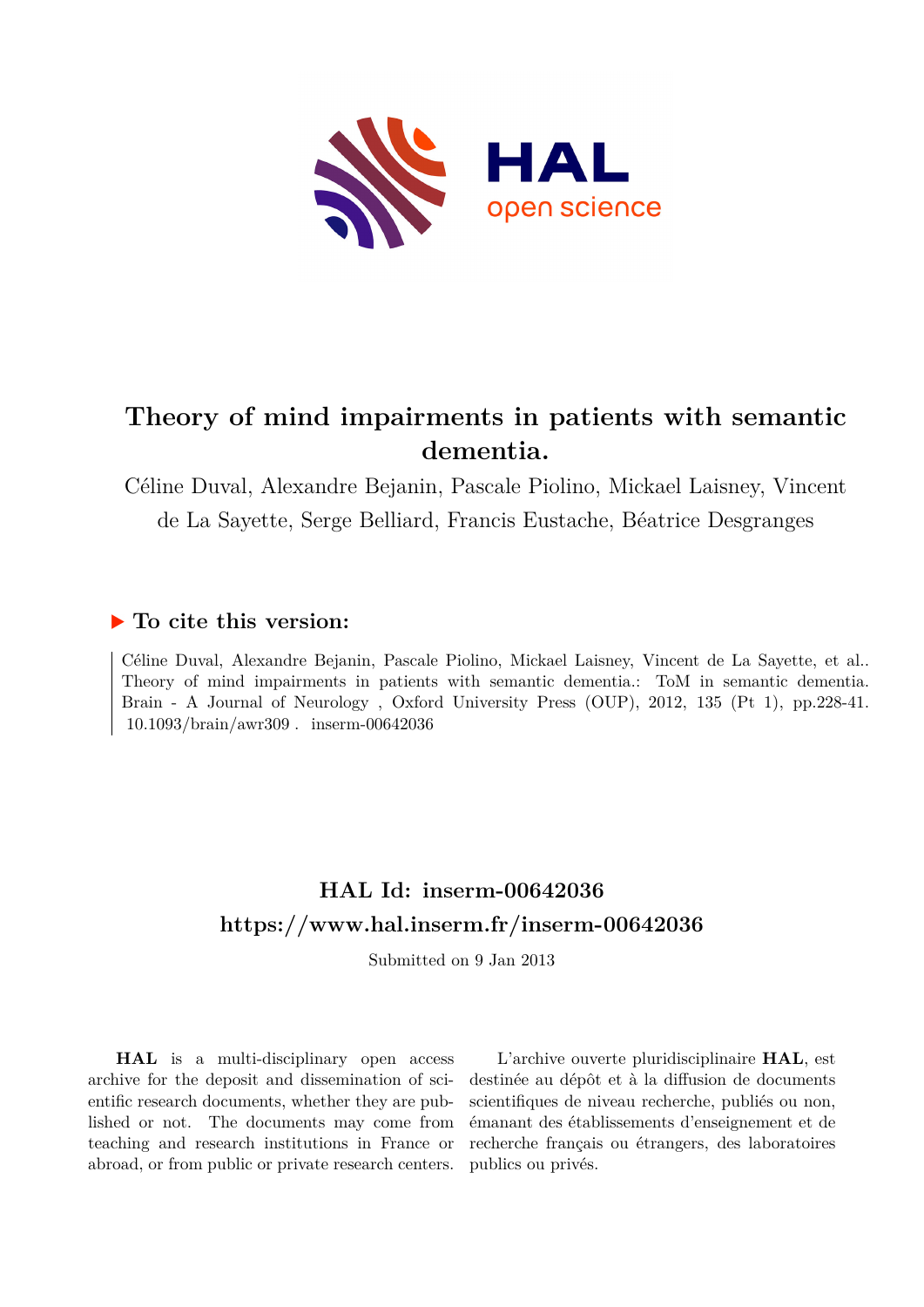

# **THEORY OF MIND IMPAIRMENTS IN PATIENTS WITH**

# **SEMANTIC DEMENTIA**

Céline Duval<sup>\*1</sup>, Alexandre Bejanin<sup>\*1</sup>, Pascale Piolino<sup>1,2,3</sup>, Mickael Laisney<sup>1</sup>, Vincent de la Sayette<sup>1,4</sup>, Serge Belliard<sup>1,5</sup>, Francis Eustache<sup>1</sup> and Béatrice Desgranges<sup>1</sup>

\* These two authors have equally contributed to this study.

<sup>1</sup> Inserm – EPHE – University of Caen/Basse-Normandie, Unit U923, GIP Cyceron, CHU Côte de Nacre, Caen, France

<sup>2</sup> University of Paris Descartes, Institute of Psychology, Paris, France

<sup>3</sup> CNRS UMR 8189 Memory and Learning research unit, Paris, France

<sup>4</sup> CHU Côte de Nacre, neurology department, Caen, France

<sup>5</sup> CHU Pontchaillou, Rennes, France

# **Running head: ToM in semantic dementia**

# **Corresponding author :**

Béatrice Desgranges, Inserm -EPHE -Université de Caen/Basse -Normandie, Unité U923,

Laboratoire de Neuropsychologie, CHU Côte de Nacre, 14033 Caen Cedex, France.

Tel.: +33 (0)2 31 06 51 96 ; e -mail: desgranges -b@chu -caen.fr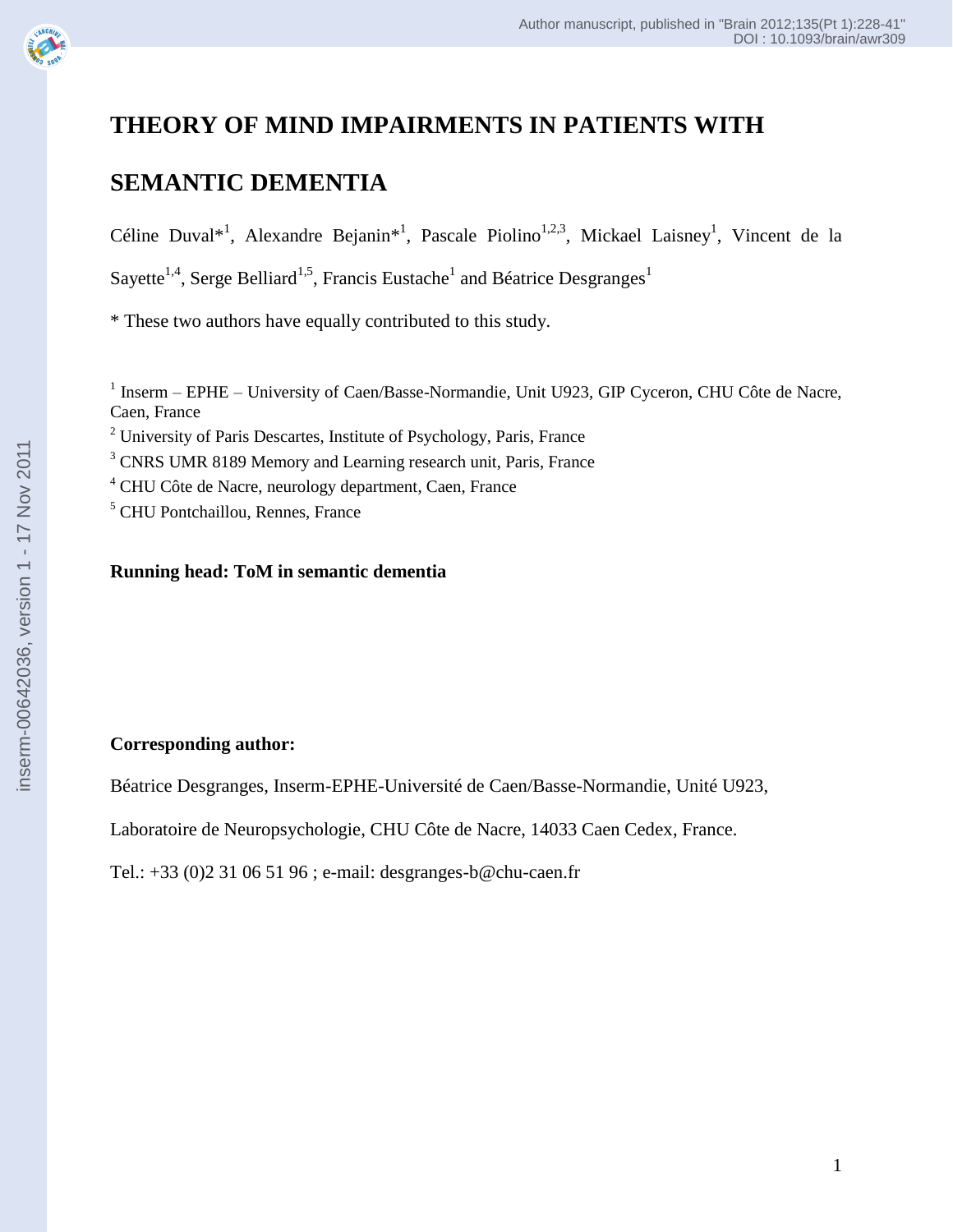#### **Summary**

Semantic dementia is characterized by semantic deficits and behavioural abnormalities which occur in the wake of bilateral inferolateral and predominantly left-sided anterior temporal lobe atrophy. The temporal poles have been shown to be involved in theory of mind, namely the ability to ascribe cognitive and affective mental states to others that regulates social interactions by predicting and interpreting human behaviour. However, very few studies have examined theory of mind in semantic dementia. In this study, we investigated both cognitive and affective theory of mind in a group of semantic dementia patients, using separate objective and subjective assessment tasks. Results provided objective evidence of an impact of semantic dementia on cognitive and affective theory of mind, consistent with the patients" atrophy in the left temporal lobe and hypometabolism in the temporal lobes and the medial frontal cortex. However, the subjective assessment of theory of mind suggested that awareness of the affective but not cognitive theory of mind deficit persists into the moderate stage of the disease.

**Key words**: semantic dementia; cognitive/affective theory of mind; objective/subjective assessment; imaging.

**Abbreviations:** SD = semantic dementia; ToM = theory of mind; bv-FTD = behavioural variant of frontotemporal dementia

Total word count in the text: 7, 621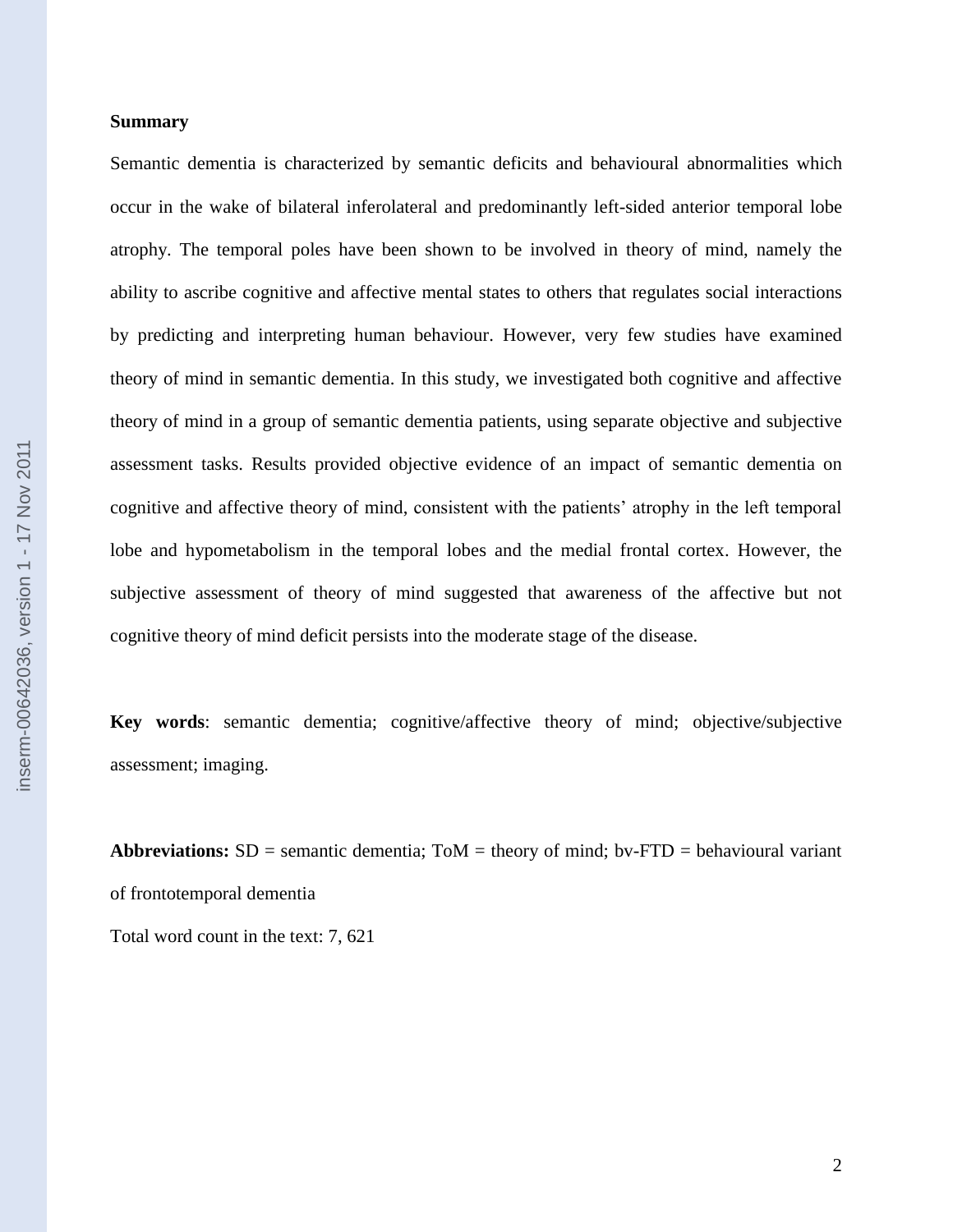#### **1. Introduction**

Semantic dementia (SD) is the term that was proposed by Snowden *et al.*, (1989) to designate patients suffering from a progressive neurodegenerative disorder characterized by a "loss of semantic information". From a cognitive point of view, patients start to display multimodal semantic memory deterioration, manifested in specific language disturbances, in the early stages of SD. Spontaneous speech is fluent but empty, with preserved phonological and grammatical aspects as well as repetition, while naming and comprehension gradually become impaired. These symptoms are generally accompanied by semantic paraphasias, agnosia for objects and prosopagnosia, but visuospatial skills and day-to-day memory are relatively preserved (Hodges and Patterson, 2007). From a nosological perspective, SD, also known as the temporal variant of frontotemporal dementia, is one of the three clinical forms of frontotemporal lobar degeneration, along with the frontal or behavioural variant one (bv-FTD) and progressive non-fluent aphasia (Neary *et al.*, 1998). Frontotemporal lobar degeneration is a neurodegenerative process affecting the frontal and/or temporal lobes. Its clinical picture includes aberrations in language and cognition, but also in behaviour and social function (for a review, see Wittenberg *et al.*, 2008). For instance, loss of empathy and impaired emotion recognition are some of the main symptoms (Snowden *et al.*, 2001; Lough *et al.*, 2006).

Personality modifications and social dysfunctions in frontotemporal lobar degeneration are assumed to be related to theory of mind (ToM) impairments (Kipps *et al.*, 2006). ToM is the ability to infer people"s mental states (Premack and Woodruff, 1978; Frith and Frith, 1999). It allows individuals both to ascribe cognitive and affective states to others and to deduce their intentions from their attitudes (Brothers and Ring, 1992; Corricelli, 2005). Insofar as ToM enables individuals to predict, anticipate and interpret human behaviour, it is essential for regulating social interactions (Beer and Ochsner, 2006). A distinction can be made between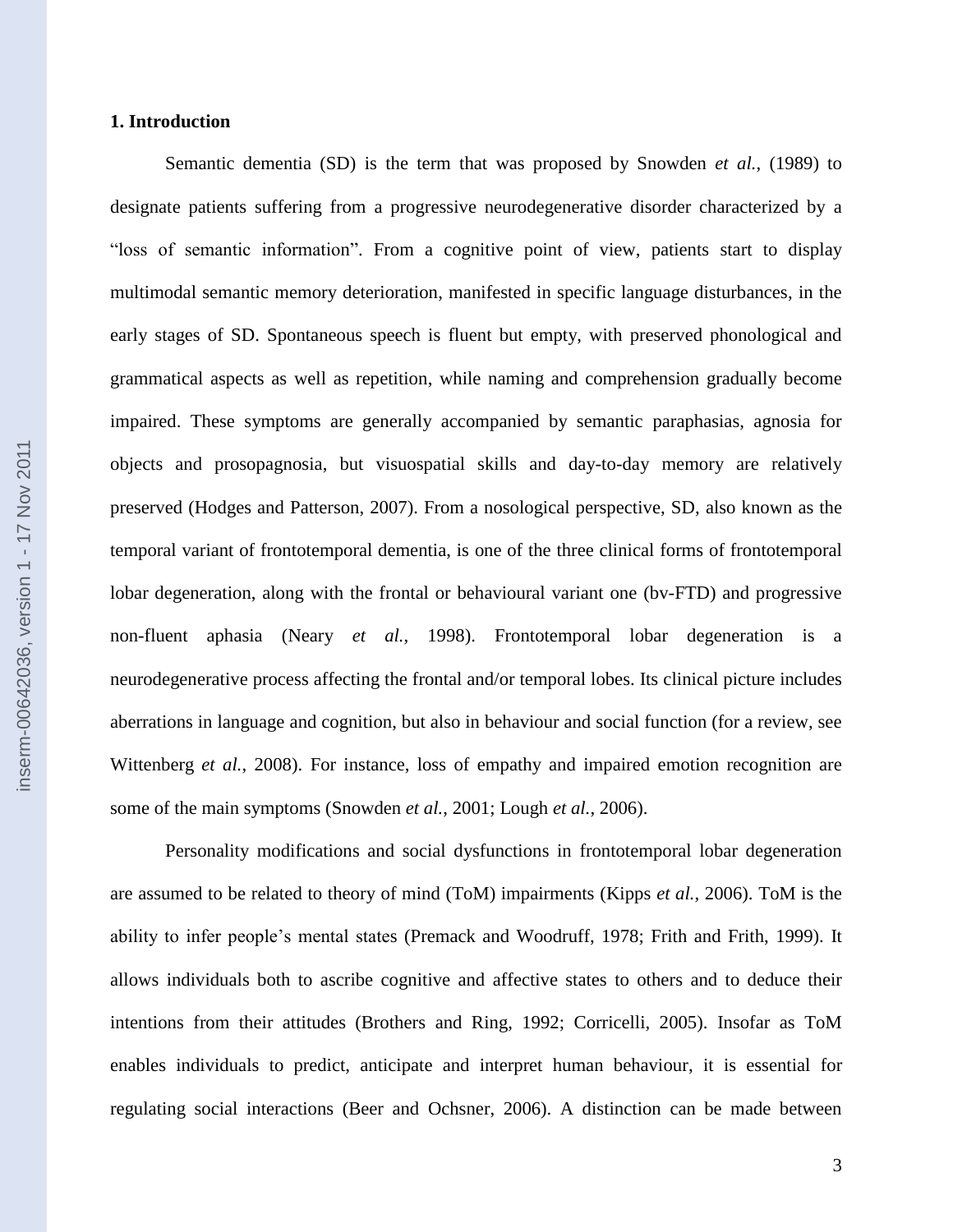inserm-00642036, version 1 - 17 Nov 2011 inserm-00642036, version 1 - 17 Nov 2011

"cognitive ToM", which concerns the cognitive states, beliefs, thoughts, or intentions of other people (Brothers and Ring, 1992; Coricelli, 2005), and "affective ToM", which concerns the affective states, emotions or feelings of others (Brothers and Ring, 1992). Furthermore, Baron-Cohen and colleagues (1997; Adolphs *et al.*, 2002) have found that basic and complex emotions are differently addressed: while *basic emotions* are automatically and cross-culturally recognized, and probably rely on an innate mechanism (Izard, 1994), *complex emotions* express blends of mental states or social emotions which generally arise within an interpersonal context. Although some researchers hold that affective ToM is similar to empathy (Decety and Lamm, 2006), these two concepts are actually somewhat different. Although both conduct to the genuine understanding of mental affective states, we consider that the term "empathy" refers to the feeling and experiencing of another person's emotion, whereas affective ToM refers to the ability to adopt the other person's point of view, or "put oneself in his/her shoes", without necessarily experiencing any emotion (Pacherie, 2004). That said, some theoretical conceptions of empathy distinguish between the "emotional empathy" described above and "cognitive empathy", which is synonymous with affective ToM (Davis, 1980; Eslinger, 1998; Shamay-Tsoory *et al.*, 2004). In addition to the cognitive/affective ToM distinction, we can distinguish between first- and secondorder mental representations. "First-order" refers to representations of an individual"s thoughts that are achieved by adopting the latter's perspective (e.g.  $\lq$  think that Mr X thinks that...'). "Second-order" representations, which can be likened to "metarepresentations" (Morin, 2006; 2010), involve simultaneously adopting two perspectives (e.g. "Mr X thinks that Miss Y thinks that...').

Numerous neuroimaging studies have investigated the neural correlates of ToM via different ToM tasks, such as inferring characters' cognitive mental states through verbal or visual stories (Brunet *et al.*, 2000; Walter *et al.*, 2004), inferring affective states from photographs of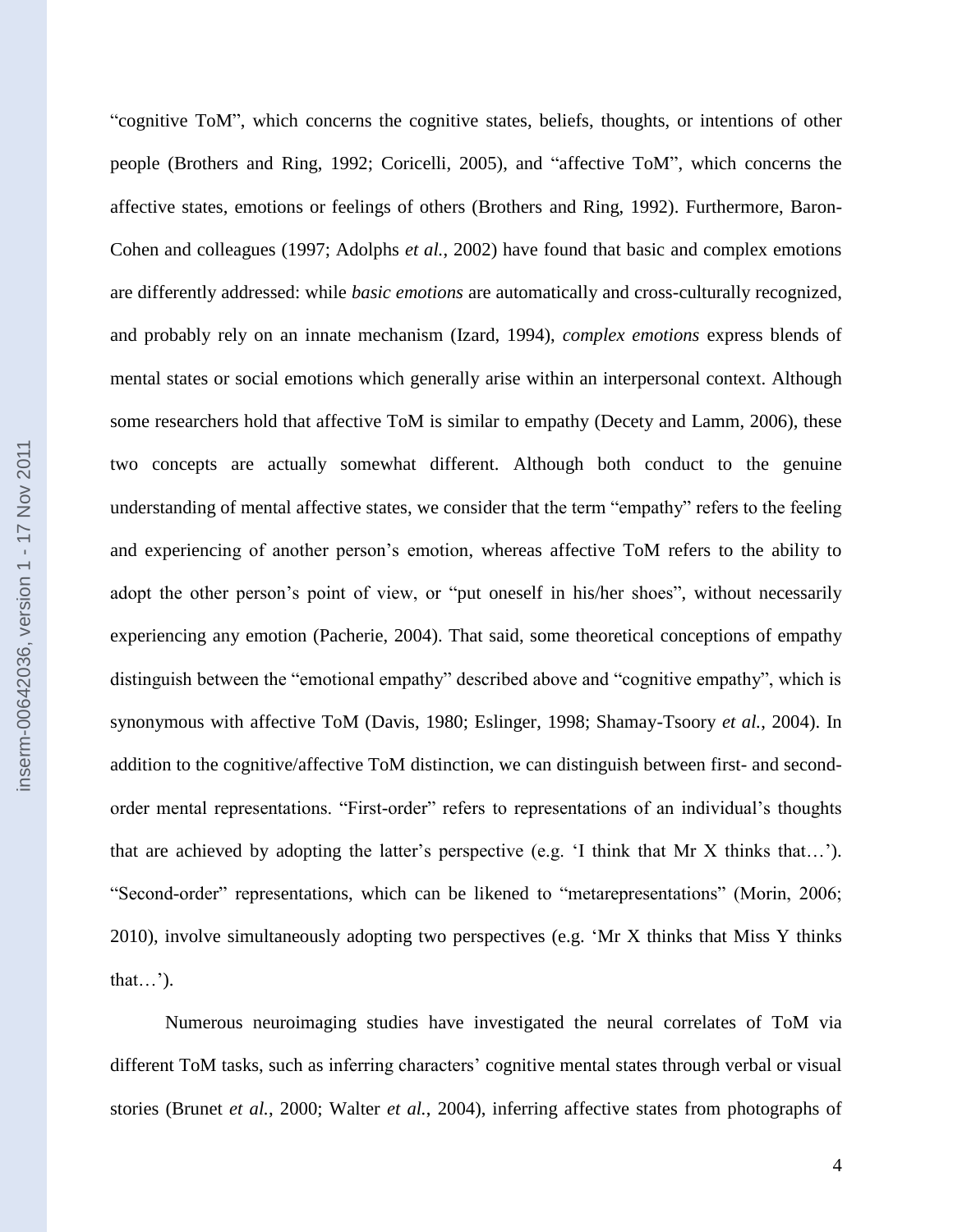emotional faces or the eye region (Baron-Cohen *et al.*, 1999; 2001), observing the movements and interactions of geometrical shapes (Schultz *et al.*, 2003; Gobbini *et al.*, 2007), and other subject-agent interaction procedures (Gallagher *et al.*, 2002; Schilbach *et al.*, 2006). These studies have highlighted a ToM-related cerebral network (for reviews, see Abu-Akel, 2003; Frith and Frith, 2003; Carrington and Bailey, 2009) which is broadly constituted by the prefrontal cortex, including the orbital and medial prefrontal cortices (Baron-Cohen and Goodhart, 1994; Fletcher *et al.*, 1995; Goel *et al.*, 1995; Gallagher *et al.*, 2000; Happaney *et al.*, 2004; Adenzato *et al*., 2010), the temporal lobes, including the superior temporal sulci and the temporal poles (Olson *et al.*, 2007), and the amygdala (Baron-Cohen *et al*., 1999). While less attention has been paid to the temporal poles than the prefrontal cortex in ToM, Ross and Olson (2010) recently drew attention to the contribution of the anterior temporal lobes in social attribution and ToM tasks. Their findings, in healthy adults, underline the fact that ToM abilities rely on the anterior temporal lobes to activate a set of social semantic representations. In other words, a body of social semantic knowledge stored in the anterior temporal lobes is required in order to understand other people"s mental states.

The profound semantic deterioration seen in SD patients is generally the result of bilateral atrophy of the temporal lobes. Neuroimaging studies in SD patients have indicated an anteroposterior gradient, with greater atrophy anteriorly. Moreover, this atrophy tends to be predominantly left-sided, rather than right-sided or symmetrical (Gorno-Tempini *et al.*, 2004; Desgranges *et al*., 2007; Wittenberg, 2008). Otherwise, authors have reported significant hypometabolism in the whole left temporal cortex and in the right temporal pole. More extensive than the atrophy, this hypometabolism also encompasses the frontal areas (Edward-Lee *et al.*, 1997) especially the bilateral orbitofrontal cortex (Desgranges *et al.*, 2007).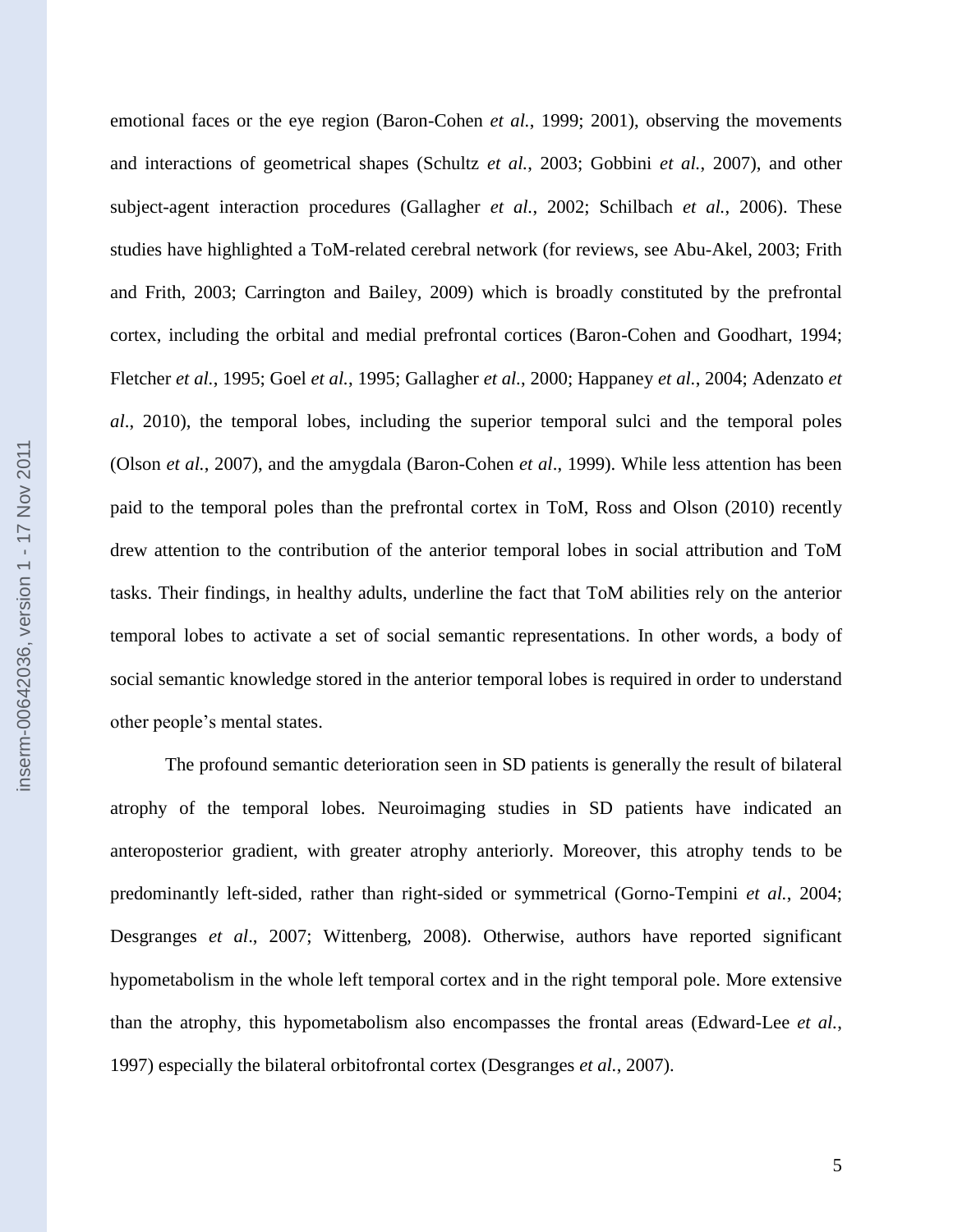In the light of the cognitive and cerebral impairments in SD, it is legitimate to ask whether ToM is normal in SD patients. Surprisingly little is known about this issue, while ToM has been widely studied in bv-FTD (for a review, see Adenzato *et al*., 2010). Some authors have, however, assessed *empathy* in SD via different scales, such as the Interpersonal Reactivity Index (Davis, 1983). They have generally found that SD patients have impairments in both the cognitive and emotional components of empathy. This decline has been related to right-sided temporal atrophy (Perry *et al.*, 2001; Rankin *et al.*, 2005). However, in a recent case report, Calabria *et al*. (2009) showed that the *cognitive* component of empathy is more impaired than the *emotional* one in the presence of left-sided temporal atrophy. Their finding suggests that the cognitive aspects of empathy (and, by extension, of affective ToM) are sustained by the left temporal lobe. As far as ToM per se is concerned, Eslinger and colleagues (2007) studied cognitive ToM in a group of 14 patients, some of whom had SD. Using cognitive ToM tasks that elicited either intention-based predictions or first- and second-order beliefs of characters in a social context they demonstrated impairment in both tasks. This impairment was less severe than that found in a group of patients suffering from bv-FTD. However, one major limitation to this study was that patients with SD were mixed with patients with non-fluent progressive aphasia, without giving any indication as to either the number and characteristics of the SD patients, or their specific performances. Adopting a different approach, Rankin *et al*. (2009) studied sarcasm and whether it could be detected from paralinguistic cues in several groups of patients with neurodegenerative diseases, including a group of 11 SD patients. Like irony, sarcasm is a high-level communicative intention requiring cognitive ToM (Sabbagh *et al.*, 2004). The authors found that independently of their language deficit, SD patients failed to detect sarcasm in nonverbal features, whereas they outperformed controls in the innuendo-free condition. These findings suggest that the cognitive aspects of ToM tend to deteriorate in SD, although the study used only one cognitive ToM task and did not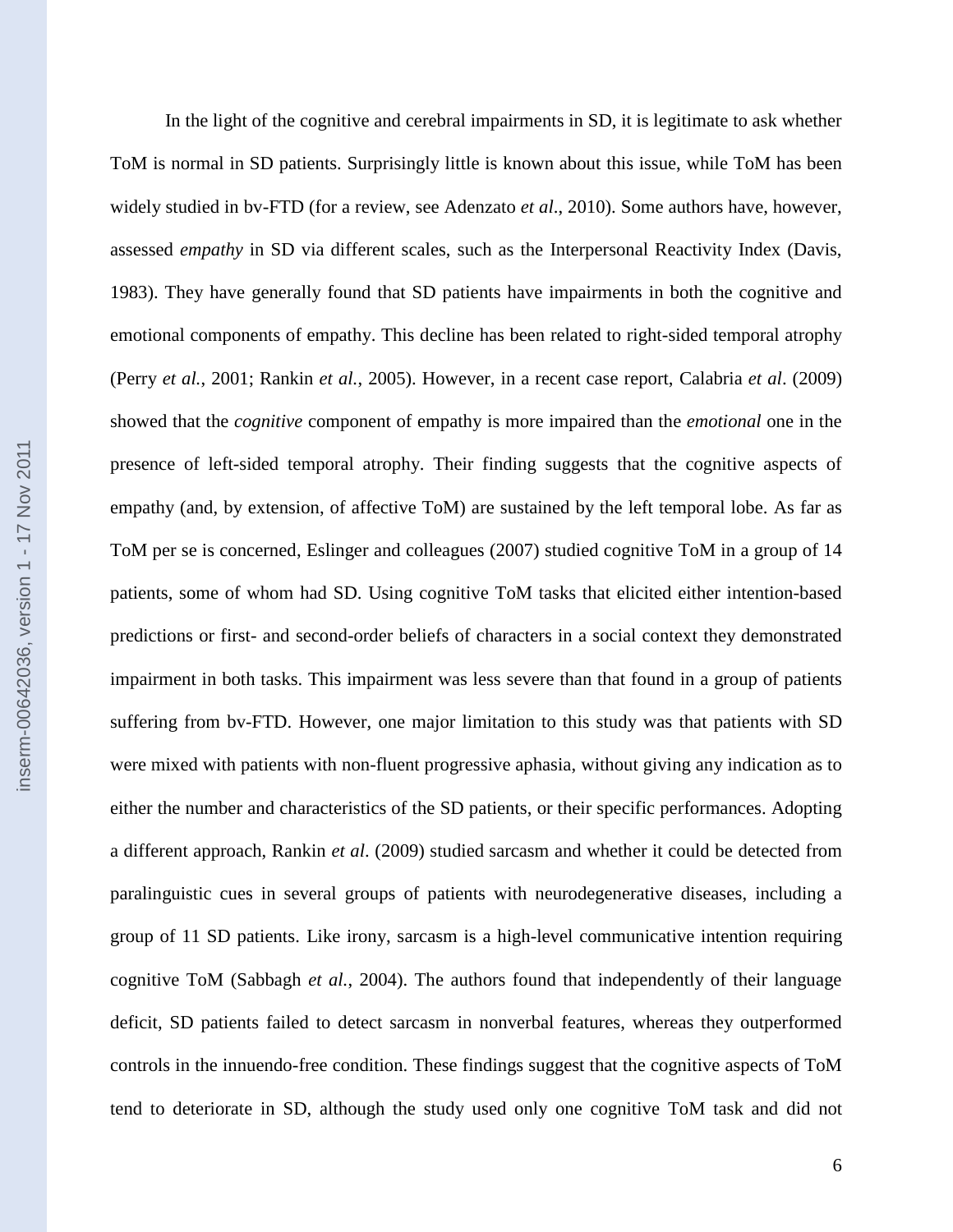explore affective ToM. That said, in a previous exploratory investigation of a single SD case, we found deficits in cognitive ToM in the absence of deficits in affective ToM (Bon *et al.*, 2009).

The aim of the present study was to examine ToM abilities in SD by investigating for the very first time both the cognitive and affective dimensions of ToM in the same group of SD patients. Using the thorough ToM assessment validated by Duval *et al.* (2011), we carried out not just an objective ToM assessment but a subjective one, too. The objective assessment comprised specially adapted standard tests evaluating either cognitive or affective ToM, plus an original composite test covering both these aspects, that was designed to explore ToM under conditions matching the social context of everyday life. In the subjective assessment, a self-rating ToM scale was used to probe ToM deficit awareness.

In the light of the cognitive and cerebral deterioration in SD and the scant data available in the literature, we expected to find impairment of SD patients" cognitive ToM involving the inference of intentions and high-level beliefs, as well as of affective ToM involving the inference of emotions.

#### **2. Material and methods**

#### **2.1. SD patients.**

We studied fifteen patients (6 men, 9 women) in the early to moderate stages of SD (mean age =  $64.27 \pm 6.53$  years, range: 51 -78 years; mean disease duration =  $3.93 \pm 1.98$  years), who were selected on the basis of research criteria for SD established by Neary *et al.* (1998). Demographic data are detailed in Table 1. The selection of patients was carried out according to a codified procedure in French expert centres (University hospitals of Caen and Rennes) by senior neurologists whose main activity consists of the diagnosis and follow-up of patients suffering from neurodegenerative disorders, as well as by neuropsychologists and speech therapists. Patients with a history of alcoholism, head trauma, neurological or psychiatric illness were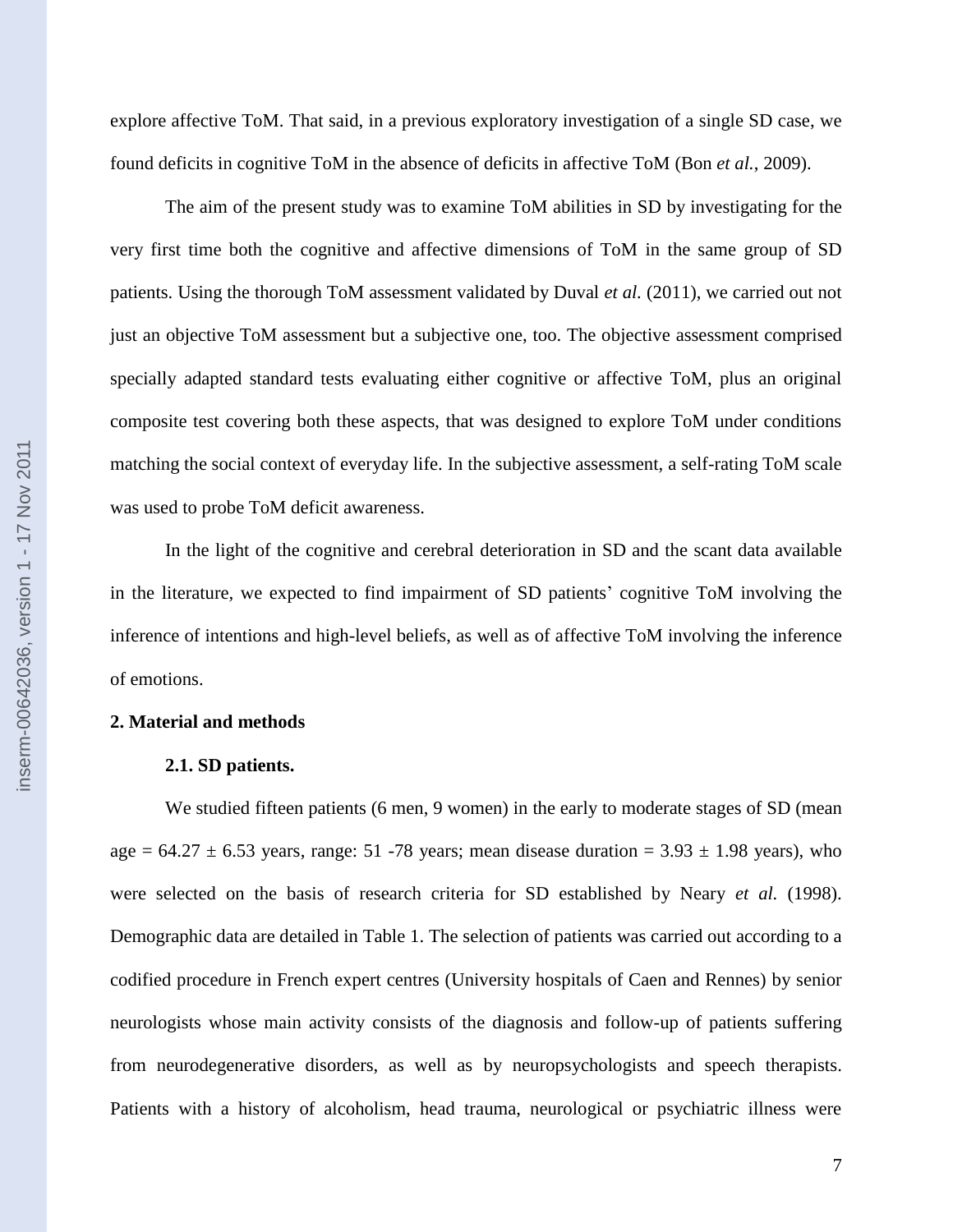excluded. In all patients, according to their families, the predominant and inaugural symptom had been a semantic memory deficit, reflected by anomia and word comprehension difficulties, as well as by deficits in the recognition of familiar people. With the exception of one patient who had additional day-to-day memory impairment, in each case, the family reported preserved everyday memory and autonomy. These patients could therefore continue to carry out everyday activities such as doing their own shopping, using public transport, keeping general practitioner"s appointments and remembering recent or current events. They were also well oriented in time and space. For each patient, cognitive complaints and levels of depression were measured via the short Cognitive Difficulties Scale (McNair and Kahn, 1983) and the short Geriatric Depression Scale (Yesavage *et al*., 1983), respectively. There was no significant difference with healthy subjects. Their overall cognitive efficiency was assessed using the Mattis Dementia Rating Scale (Mattis, 1976). All patients displayed overall cognitive decline (Table 1).

Furthermore, 10 patients underwent a high-resolution T1-weighted volume Magnetic Resonance Imaging scan (3T scanner) and 9 of them a resting Positron Emission Tomography investigation using  $\int_0^{18}F\right]$ fluoro-2-deoxy-D-glucose at the CYCERON centre (Caen, France). For both types of imaging data, we assessed group differences in SPM5 using a threshold of  $p = 0.01$ family-wise error-corrected, to obtain maps of significant atrophy and hypometabolism in patients with SD compared with an independent sample of 26 control adults, paired in age and years of education, from our imaging database. The remaining patients underwent a standard Magnetic Resonance Imaging scan which confirmed the diagnosis. This mainly revealed atrophy of the temporal neocortex, predominantly in the left hemisphere in all cases but one.

For the 10 abovementioned patients, our SPM analysis showed that regions of significant grey matter loss involved the whole temporal neocortex (temporal pole and inferior, middle and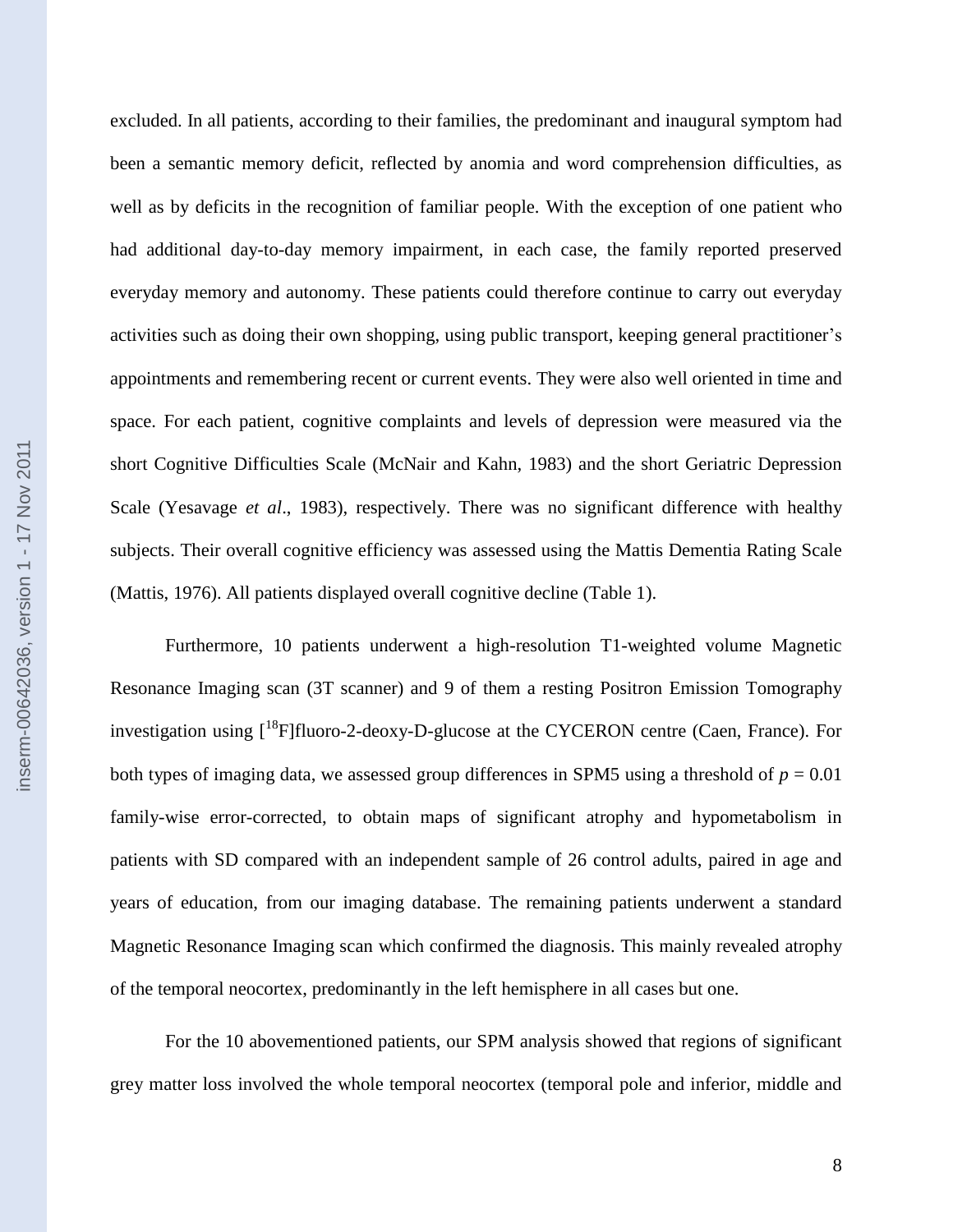superior temporal gyri), extending to the hippocampal region (hippocampus, parahippocampal gyrus, amygdala), as well as the fusiform gyrus, insula and caudate nucleus (see Figure 1A). Although present bilaterally, the atrophy predominated in the left hemisphere, especially for posterior and superior temporal regions. Regions of significant hypometabolism overlapped roughly the significant grey matter loss (see Figure 1B). On the left side, it encompassed the entire temporal lobe, including both the whole temporal neocortex and the hippocampal region, and also encroached on the fusiform gyrus, insula, caudate and pallidum nucleus. On the right side, the hypometabolism was less significant and mainly concerned the temporal pole and medial temporal region (including the amygdala and parahippocampal gyrus). Frontal regions, especially the bilateral medial orbitofrontal cortex and rectus gyrus, as well as the left anterior cingulate cortex, were also involved, albeit to a lesser extent.

This protocol was approved by the Regional Ethics Committee. Controls and patients gave written consent to the procedure prior to the investigation.

#### **2.2. General neuropsychological assessment.**

In order to gain a clear picture of their neuropsychological disturbance, the SD patients underwent a general neuropsychological assessment beforehand (mean:  $5.3 \pm 2.76$  months prior to inclusion in the study), comprising semantic, episodic and working memory tests. Neuropsychological test performances for the group of SD patients are summarised in Table 2. We explored **semantic memory** by means of 1) the Concept subscale of the Mattis scale (Mattis, 1976), 2) literal and categorical verbal fluency tasks in 2 minutes each (Cardebat *et al.*, 1990) and, 3) picture naming tasks (DO80, Deloche and Hannequin, 1997, or BECS-GRECO naming, Belliard *et al*., 2008). We assessed **verbal episodic memory** using the Logical Memory subtest of the Wechsler Memory Scale (Wechsler, 2001), while **visuospatial episodic memory** was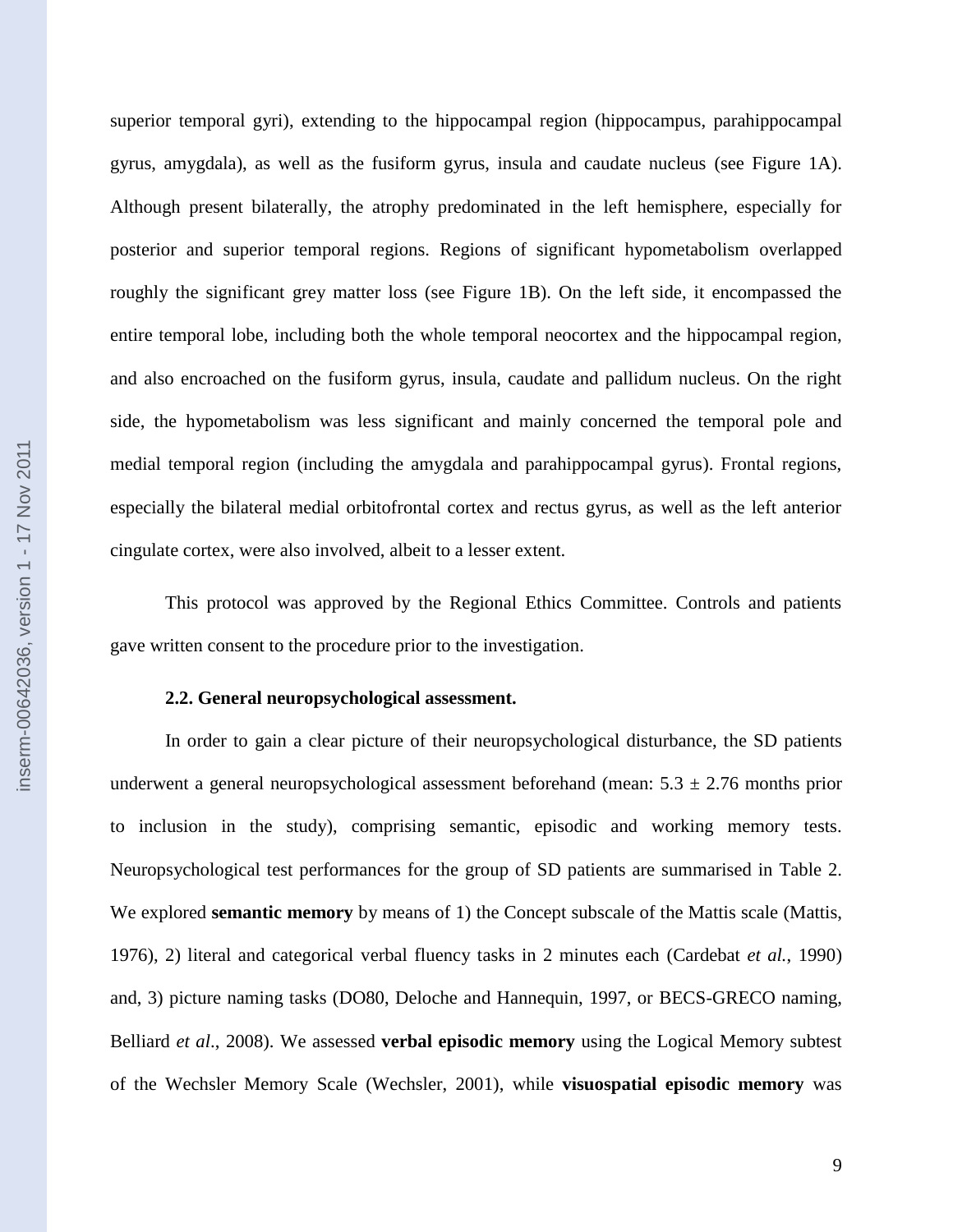probed with the "*Test de la Ruche*" (Violon and Wijns, 1984) and/or the delayed recall of the Rey-Osterrieth complex figure (from Lezak, 1995). **Working memory** was evaluated by means of a digit span test (Wechsler, 2001). To assess **executive functions**, as defined by Miyake *et al*. (2000), we investigated the shifting process, updating function and inhibition of inappropriate responses using the Trail-Making Test (Reitan, 1958), the running span task (Quinette *et al*., 2003) and the Stroop Test (Stroop, 1935), respectively, while problem-solving was evaluated by means of Raven's coloured progressives matrices (Raven, 1965). Finally, visuoconstructive abilities were probed with the copy of the Rey-Osterrieth Complex Figure (Lezak, 1995).

In brief, the results, reported in Table 2, clearly indicated that the SD patients displayed massive semantic memory difficulties, with anomia and impoverished general semantic knowledge of concepts. While visual episodic memory was relatively preserved, verbal episodic memory was impaired, although this may have been accentuated by interference with semantic and language disorders. However, these deficits were probably not enough to explain the poor memory performances, suggesting genuine deficits of episodic memory, in accordance with abnormalities in the hippocampal region, and previous findings both by our group (Desgranges *et al*., 2007) and by others (Chan *et al*., 2001; Good *et al*., 2002; Nestor *et al*., 2006). Similarly, executive functions appeared preserved in most of the patients, and no deficits were found in visuoconstructive abilities.

#### **2.4. ToM assessment.**

In order to perform consistent and exhaustive measures of ToM within the group of SD patients, we administered a series of assessment tasks taken from Duval *et al*. (2011) that were designed to probe both the cognitive and affective dimensions of ToM. More specifically, we conducted an objective assessment of ToM by means of classic visual and verbal tasks, adapting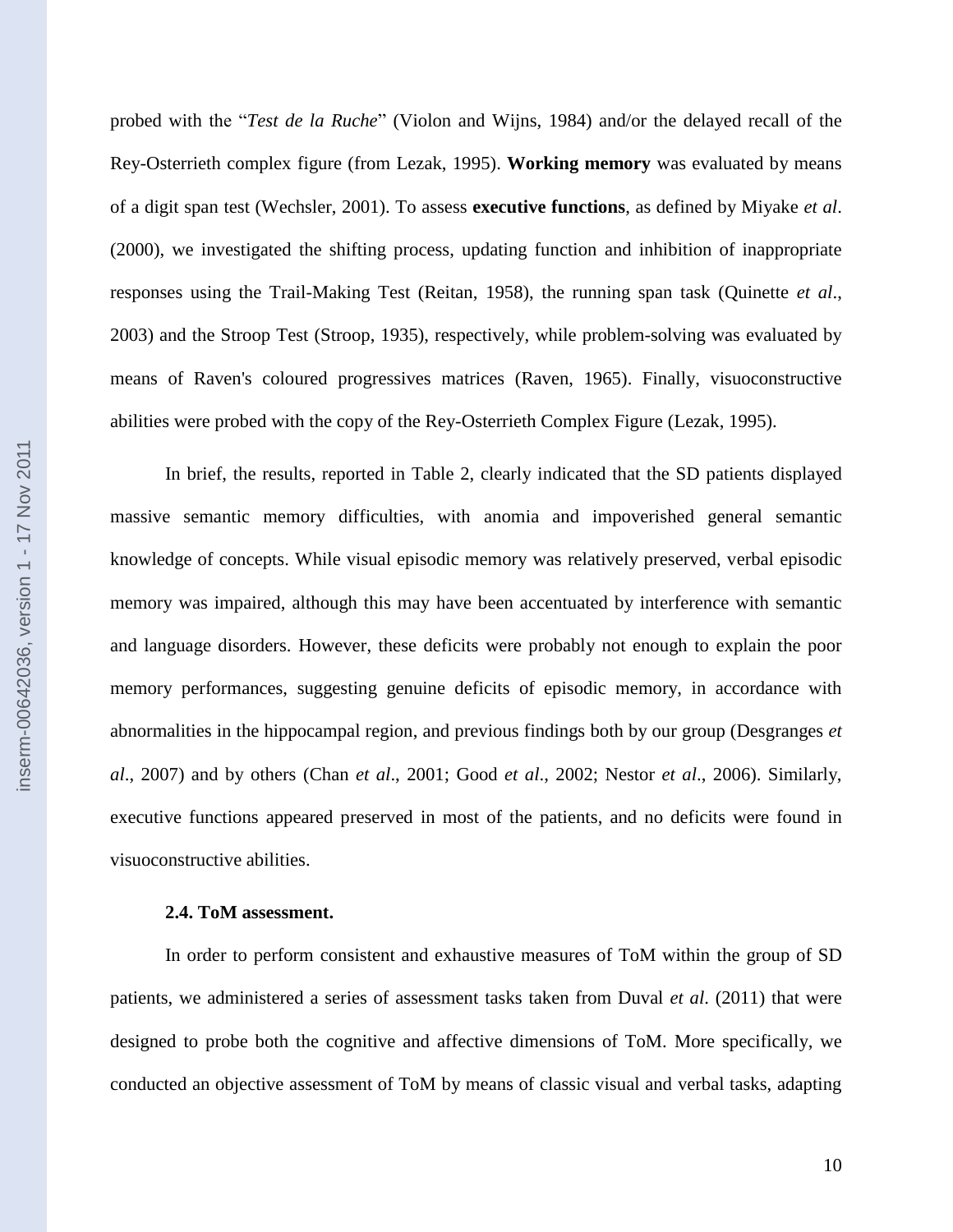them in order to reduce cognitive load. *Cognitive* ToM was assessed by an attribution of intention test (Brunet *et al*., 2000) and a false-belief task (Wimmer and Perner, 1983), and *affective* ToM via a version of the Reading the Mind in the Eyes Test (Baron-Cohen *et al*., 1997). We also added a composite task called "Tom"s taste", which we developed to give a better account of this ability. Furthermore, an original self-rating questionnaire was used to assess awareness of the putative ToM deficit. We checked that participants fully understood each ToM task and, where necessary, provided an aid, mainly in the form of a glossary or the rewording of sentences. If their understanding remained impaired, the test was not performed.

SD patients" performances were compared with those obtained in 36 healthy age-matched controls recruited from a local panel of volunteers (Duval *et al*., 2011). Each one gave his/her informed consent to the experimental procedure. Their inclusion was based on the absence of neurological or psychiatric medical history reported on a health questionnaire, signs of depression as measured on the short Geriatric Depression Scale, and memory complaints, as measured on the short Cognitive Difficulties Scale. Moreover, adults over 65 years old were screened for dementia using the Mattis Dementia Rating Scale. We also checked executive functioning with the Trail Making Test (mental flexibility) and the Stroop test (inhibition). All participants" scores were within the norm (data not shown).

## *2.4.1. Objective ToM assessment.*

*Attribution of intention task.* This visual task was derived from Brunet *et al.* (2000). It consisted of a set of 30 short comic strips, selected from 88 comics. Each of them comprised three pictures illustrating a scenario. The aim was to find the most logical conclusion for each scenario by choosing a fourth picture among three others. The comic strips were divided into three conditions. In the first one, 10 stories required participants to draw inferences from a character"s actions (ToM condition). In the second one, 10 stories showed a character without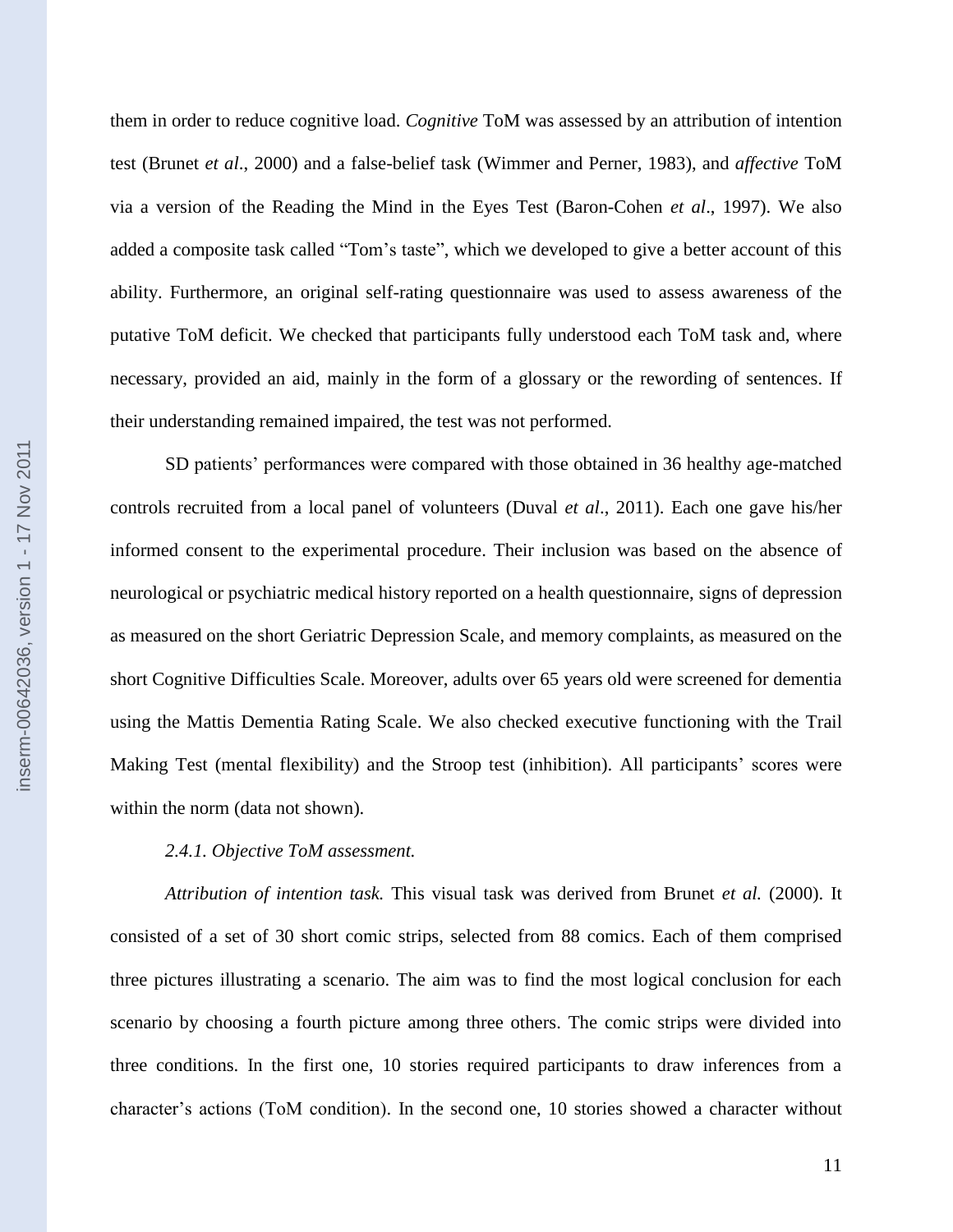any intention (control condition with characters), while in the third one, 10 scenarios were based on the physical properties of objects (control condition with object). The latter two formed a control condition. Scores were percentages of correct responses in each condition.

*False-belief task.* This original visual-and-verbal task was based on false-belief cartoon tasks such as "Sally and Ann" (Wimmer and Perner, 1983). It was made up of 15 short comic strips illustrating scenarios that had been dreamed up within our laboratory (Bon *et al.*, 2009). Each comic strip comprised three pictures with a short written description (for an example, see Figure 2). The aim was to understand the story by reading the scenario, then answer a question with two possible responses. There were two conditions. In the ToM condition, the question was about the belief of one of the characters in the story. Eight of the 15 cartoons involved first-order representations ("X thinks that…") and seven second-order ones ("X thinks that Y thinks that…"). In the control condition, the same cartoons were used, but the question probed participants' understanding of the reality of the cartoon scenario. In order to reduce cognitive load, the pictures and written descriptions remained visible throughout. We inserted an interference task (classic digit span task) between the first-and second-order cartoons and between the ToM and control conditions. Each performance was expressed as a percentage for each condition.

*The Eyes test.* This task was inspired by the test devised by Baron-Cohen *et al.* (1997). It consisted of 20 black-and-white photographs of the eye region of a female actor who was asked to produce different facial expressions. Ten of the photographs depicted "basic emotions" (i.e happiness, surprise, sadness, anger, and fear) and ten "complex emotions" (e.i. guilt, thoughtful, flirting, scheming, puzzled, interested (twice), quizzical, arrogant and bored). Under each picture, three adjectives (one target and two foils) described basic or complex emotions. Participants were asked to identify which adjective best described the person"s mental state. This test allowed us to measure emotion recognition in the basic emotions condition and affective ToM in the complex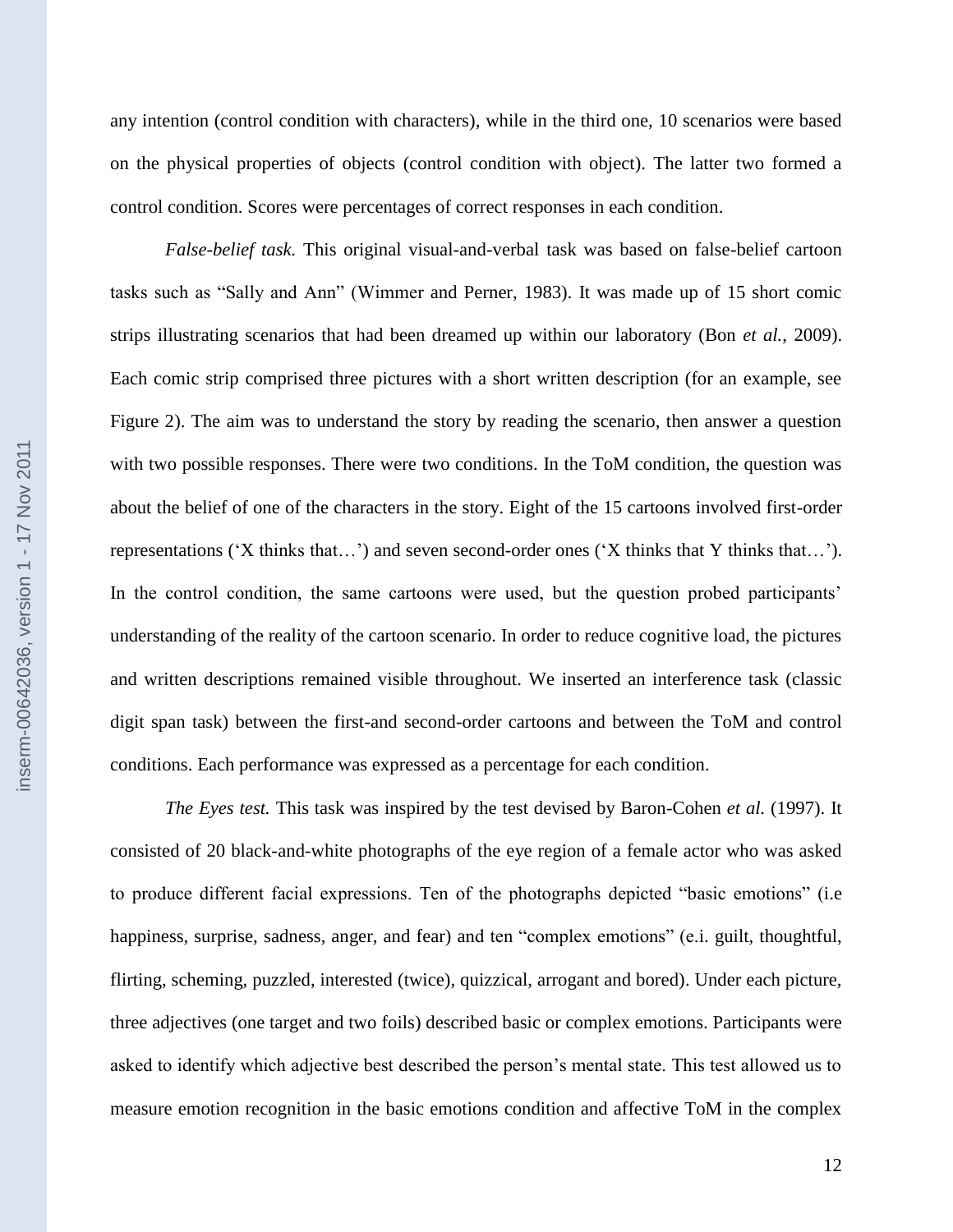emotions one. We took the view that affective ToM abilities are closely related to the recognition of complex mental emotions. Basic emotions are automatically processed, can occur outside a social context and consequently depend on a simple emotion recognition process. By contrast, complex emotions generally involve an actual or imagined social object which could be another individual or a socially constructed self and hence need to be inferred (Hareli and Parkinson, 2008). They therefore require thinking and reasoning processes. Accordingly, we calculated the percentage of correct responses for basic emotions (control condition) and the percentage of correct responses for complex emotions (ToM condition); the correct responses came from a previous study in healthy subjects (Duval *et al*., 2011). A glossary had been made available to the SD patients so that they would attend to the adjectives' meaning.

*Tom's taste.* This original task, taken from Duval *et al*. (2011) and distantly inspired by Snowden *et al*. (2003), assessed the ability to judge the preference of another person in a given context, based on the content of his or her thoughts. The material consisted of 16 cartoon drawings on separate sheets, each showing the centrally positioned face of a character called Tom. This face either smiled or pouted, in order to express Tom"s preference (i.e. affective ToM aspect). Tom's gaze was directed towards a balloon containing the picture of an object (e.g. biscuits) to illustrate the content of Tom"s thoughts (i.e. cognitive ToM aspect) meaning, for example, that he likes biscuits. In the ToM condition, when the cartoon was shown to the participant, the experimenter orally described a short scenario to put it in context (e.g. "Imagine that you"ve kindly invited Tom to your house for tea or coffee. What would you serve with the tea or coffee?"). The experimenter then showed four possible response pictures, chosen for their degree of relevance: madeleines (CR: correct response, taking both Tom"s preference and the context into account); chocolates (C-P: response taking the context into account but not Tom"s preference); salted crackers (P-C: response taking Tom"s preference into account but not the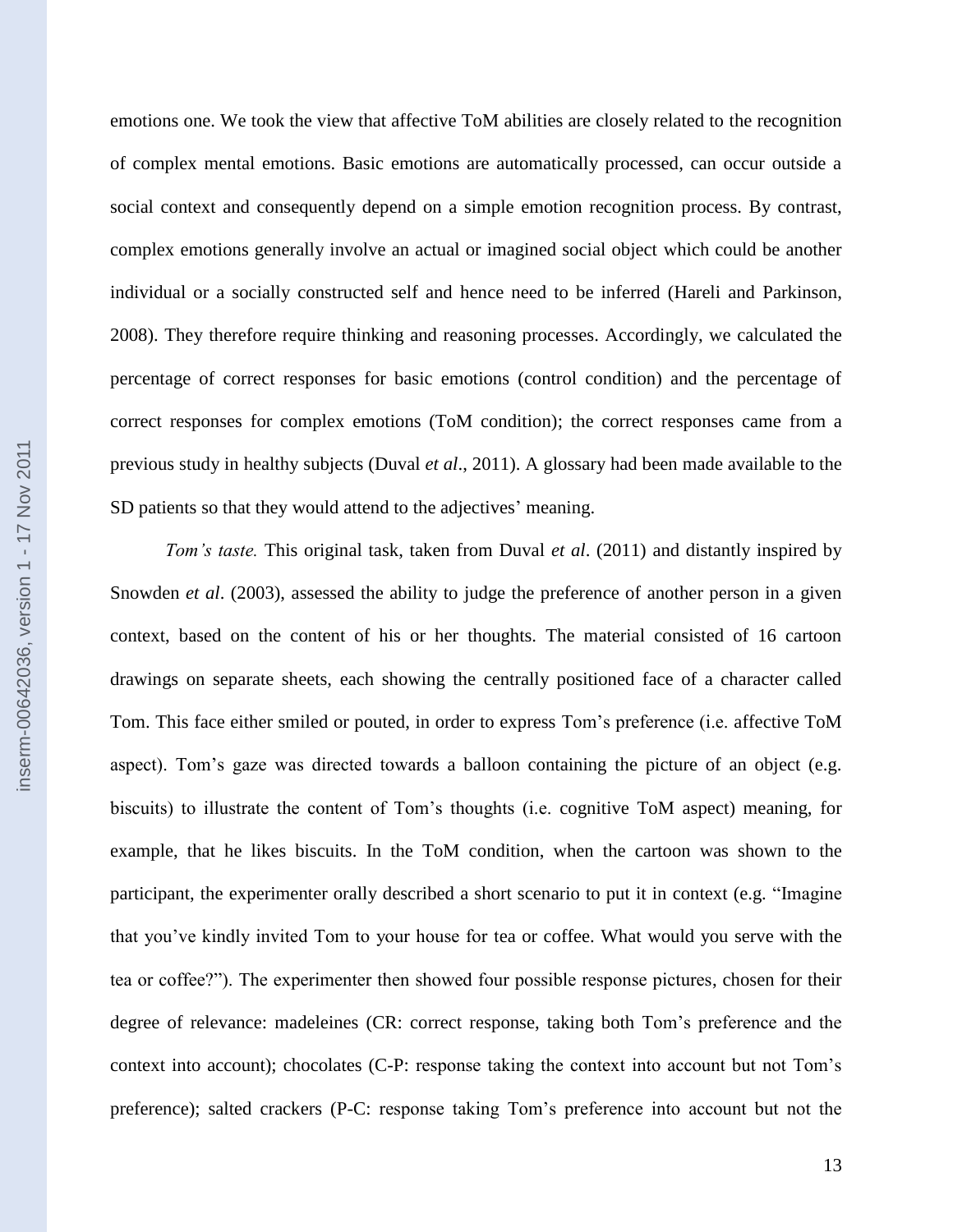context); and oysters (UR: unsuitable response taking neither Tom"s preference nor the context into account). Afterwards, participants were asked to justify their choice for each item. Justifications were classified into four types: 1) P: justified according to Tom"s preference, 2) C: justified according to the context, 3) Self: justified according to participant"s own preference in the context, and 4) Other: any other justifications. A total score was calculated for each type. Finally, in a last condition, we presented just the character's face and thought (i.e. without the four response pictures), and asked the participant what he/she could deduce about the character's tastes (e.g. "Tom likes biscuits"). In this "control-like condition", we checked whether the test had been properly understood. In other words, we made sure that the patients' basic inferences (i.e. symbolic significance of the expressive face and the thought balloon) were accurate. Patients were excluded from the analysis if they failed on more than 50% of the items, a clear sign of their incomprehension. A total success score (%) was calculated for each condition.

#### *2.4.2. Subjective ToM assessment.*

*ToM scale*. This instrument consisted of 10 positive or negative sentences divided into two five-item subscales, with items drawn from several questionnaires, including Davis" (1983) Interpersonal Reactivity Index, and subscales of the Eysenck Personality Questionnaire (Eysenck and Eysenck, 1985). It described various types of relationship one might have with others, eliciting either cognitive (thoughts, attitudes, behaviour) or affective (emotions, feelings) perspective-taking. Thus, the *cognitive ToM subscale* assessed the ability to understand, infer or interpret the cognitive mental states of others (e.g. "I can easily deduce someone's intentions"), while the *affective ToM subscale* measured the ability to infer or understand the feelings of others, or to act in response to emotions observed in other people (e.g. "I can easily identify the emotions that a person is experiencing'). Participants rated each item on a 4-point Likert-type scale ranging from 1 ('Does not describe me at all') to 4 ('Describes me completely'). A total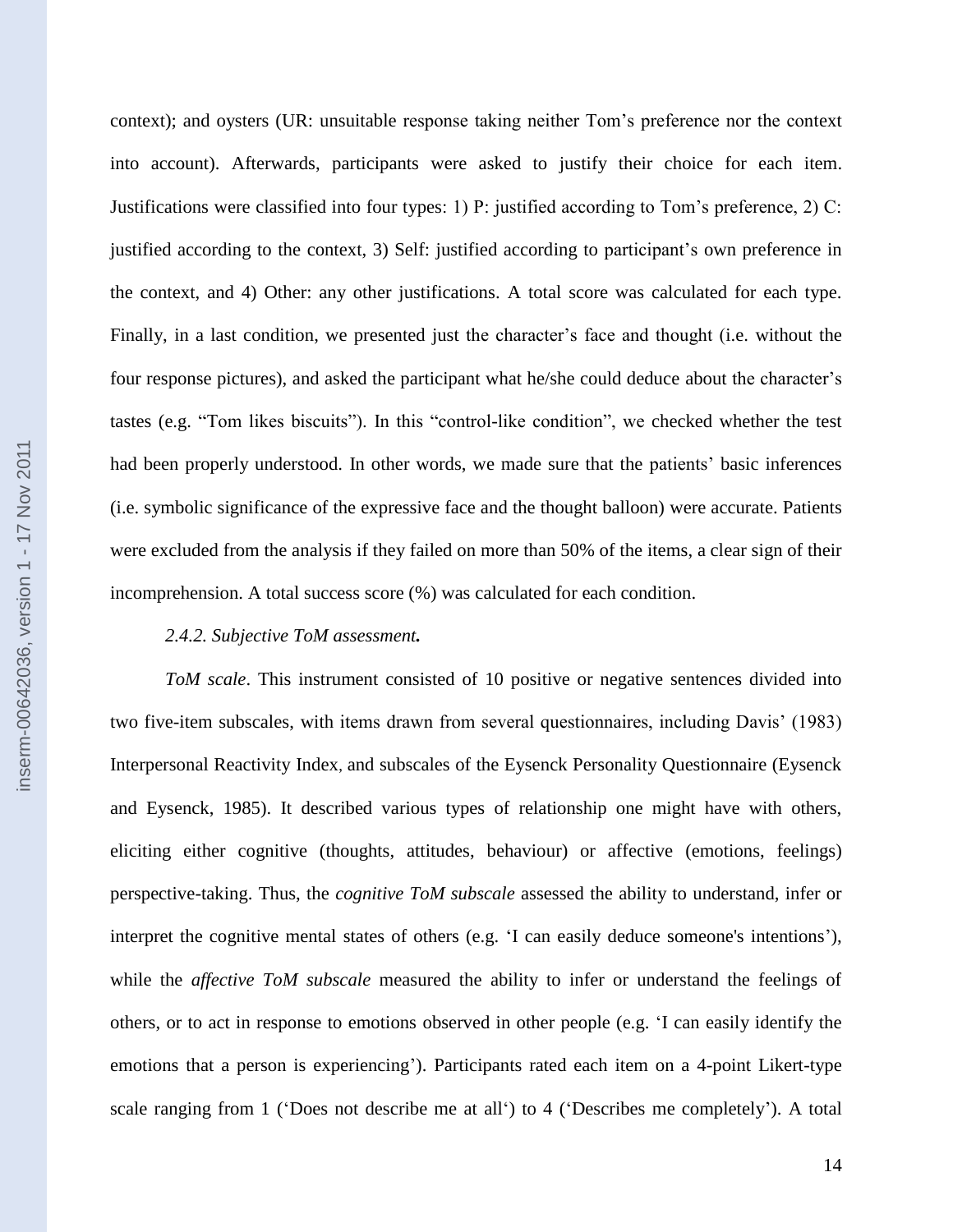score (subjective ToM measure) and two subscores (cognitive/affective ToM) were calculated and expressed as percentages, with higher scores associated with greater ToM abilities. To facilitate the use of this scale with the SD patients, its mode of administration was modified: each item was read aloud by the examiner and the patient simply had to point to his/her response on a 4-point scale printed on a separate sheet. Task instructions were repeated and two rewordings of each item were provided, if necessary. However, if a patient nonetheless misunderstood one or two items, his/her score was calculated from the number of remaining items; if he/she misunderstood three items or more, he/she was excluded from the analysis of this task.

#### **3. Results**

Given the sample size of the patient group, nonparametric analyses were used to measure internal consistency. The Mann-Whitney *U-*test was conducted to gauge intergroup differences and Wilcoxon pairwise comparisons to assess the effect of the experimental condition compared with the control one. For the purposes of these analyses, a unilateral statistical level of significance was set at .05. Statistical analyses were conducted with all the patients. However, when a patient totally failed to perform the task due to a profound comprehension deficit, he/she was excluded from the analysis for that particular task. These instances are indicated in Table 3, which shows the performances of the SD patients and healthy controls on all the ToM tasks in each condition (ToM vs. control). Finally, in order to better understand SD patients' ToM performance, we also performed Spearman correlations between their neuropsychological scores and the ToM scores.

#### **3.1. Objective ToM assessment.**

*3.1.1. Attribution of intention task.*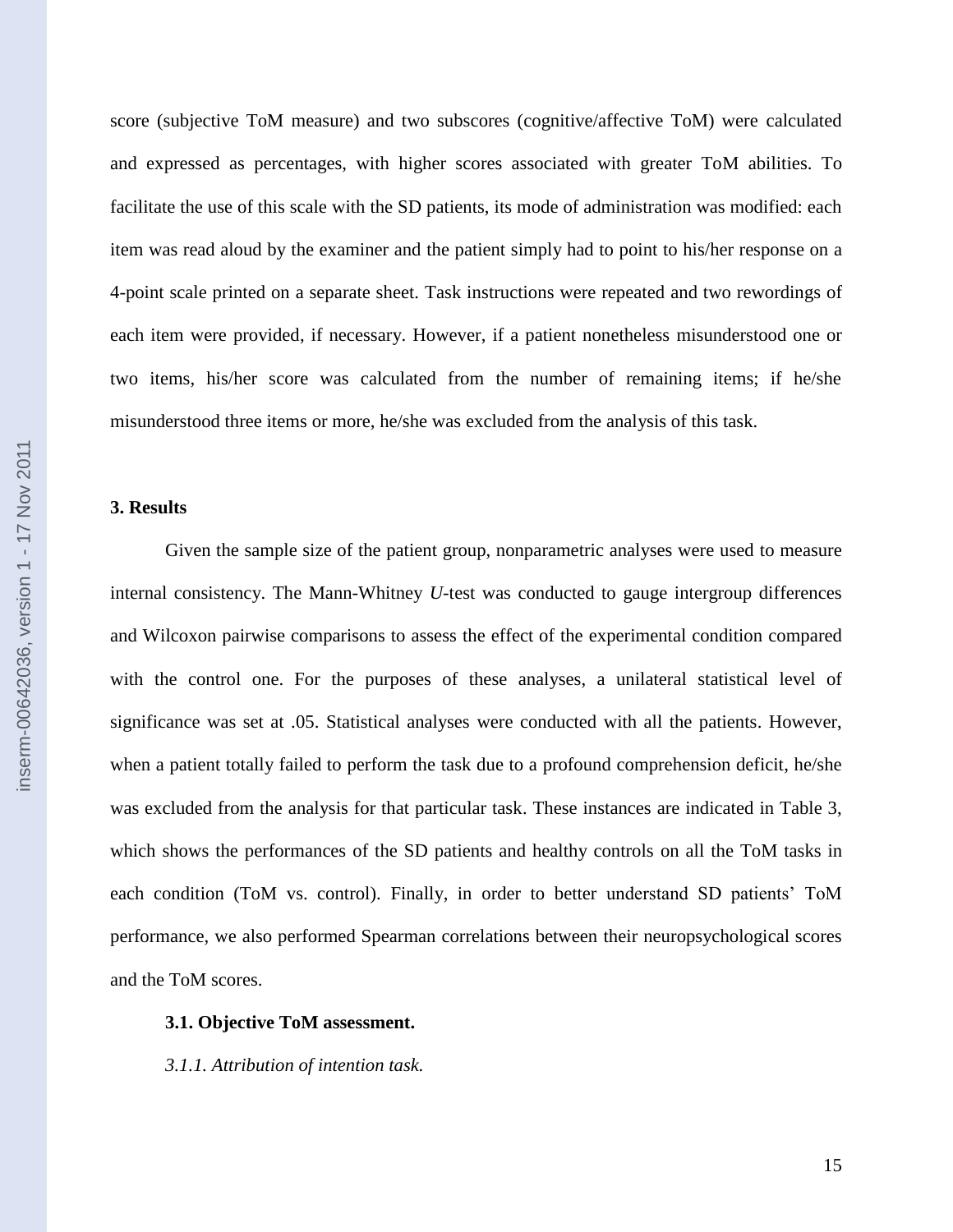*Intergroup comparisons*. In the experimental ToM condition, Mann-Whitney comparisons revealed a significant effect of group ( $U = 92$ ,  $z = 3.63$ ,  $p < .001$ ), indicating that the SD group performed more poorly than the controls. However, SD patients did not significantly differ from the healthy controls on the two control conditions.

*Intragroup comparisons.* In the patient group, Wilcoxon pairwise comparisons revealed a significant difference between the ToM and both control conditions: performances in the control conditions with characters/objects were better than performances in the ToM condition  $(z =$ 2.86/3.06,  $p < .005$  for both). No difference was found between the two control conditions. In the control group, analyses revealed a significant difference between the ToM condition and the control condition with objects, with a better performance in the control condition ( $z = 2.02$ ,  $p <$ .05).

### *3.1.2. False-belief task.*

*Intergroup comparisons*. In the experimental ToM condition, Mann-Whitney comparisons revealed a significant effect of group in the first-order condition ( $U = 124$ ,  $z = 3.16$ ,  $p < .005$ ) as well as in the second-order one ( $U = 120.5$ ,  $z = 3.16$ ,  $p < .005$ ), with SD patients performing more poorly than controls. No significant intergroup difference was found in the control condition.

*Intragroup comparisons.* Analyses showed a significant effect of the ToM condition in both the SD ( $z = 3.30$ ,  $p = .001$ ) and healthy control ( $z = 3.75$ ,  $p < .001$ ) groups: performances in the total (first- and second-order) ToM condition were poorer than in the control one (Table 3). Moreover, a significant difference was found according to the level of representations, with poorer performances on second-order false beliefs than on first-order ones for both SD patients (z  $= 2.67, p = .01$ ) and healthy controls ( $z = 2.91, p < .005$ ).

*3.1.3. The Eyes test.*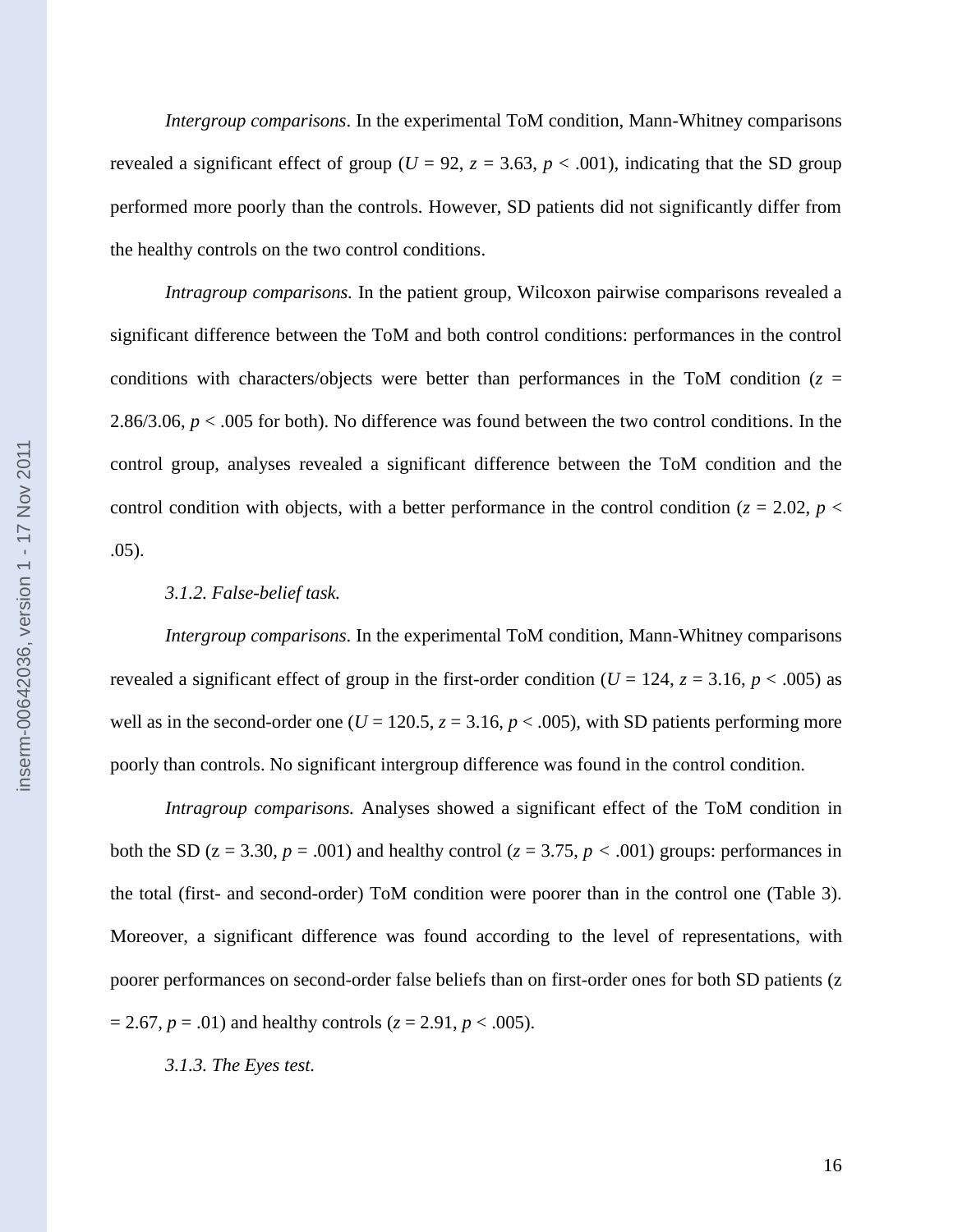*Intergroup comparisons*. A significant effect of group was found in both the basic emotions ( $U = 103.5$ ,  $z = 3.52$ ,  $p < .001$ ) and the complex emotions conditions ( $U = 175$ ,  $z = 1.99$ ,  $p = .05$ ), in that SD patients performed more poorly than the healthy controls.

*Intragroup comparisons.* Analyses showed a significant effect of condition in both the SD  $(z = 2.17, p = .05)$  and healthy control  $(z = 3.65, p < .001)$  groups, in that they performed better in the basic emotions condition than in the complex emotions one.

*3.1.4. Tom's taste.*

*Intergroup comparisons.* An effect of group was found in both the ToM ( $U = 39$ ,  $z = 3.81$ ,  $p < .001$ ) and the control-like ( $U = 54.5$ ,  $z = 4.26$ ,  $p < .001$ ) conditions, in that SD patients performed more poorly than the healthy controls (Table 3).

*Intragroup comparisons.* Analyses showed a significant effect of condition for both the healthy controls (*T* = 17, *z* = 3.42, *p* < .001) and SD patients (*T* = 1.5, *z* = 2.65, *p* < .01), in that they performed better in the control condition than in the ToM one.

*Analysis of choices of responses.* In order to understand the SD patients" deficit in this complex ToM task, Mann-Whitney comparisons were conducted for each category of responses. Results (Figure 3A) showed that SD patients gave more C-P responses (i.e. taking the context but not Tom's preference into account;  $U = 49$ ,  $z = -3.62$ ,  $p < .001$ ) and unsuitable responses ( $U =$ 105,  $z = -2.53$ ,  $p < .05$ ) than the controls when they provided incorrect responses.

*Analysis of types of justifications*. Mann-Whitney comparisons were conducted on each type of justification. Results (Figure 3B) indicated that SD patients justified their responses significantly less on the basis of Tom's preference ( $U = 46.5$ ,  $z = 3.64$ ,  $p < .001$ ) and more on their self-views ( $U = 119$ ,  $z = -2.19$ ,  $p = .05$ ) than the control group.

*3.2. Subjective ToM assessment.*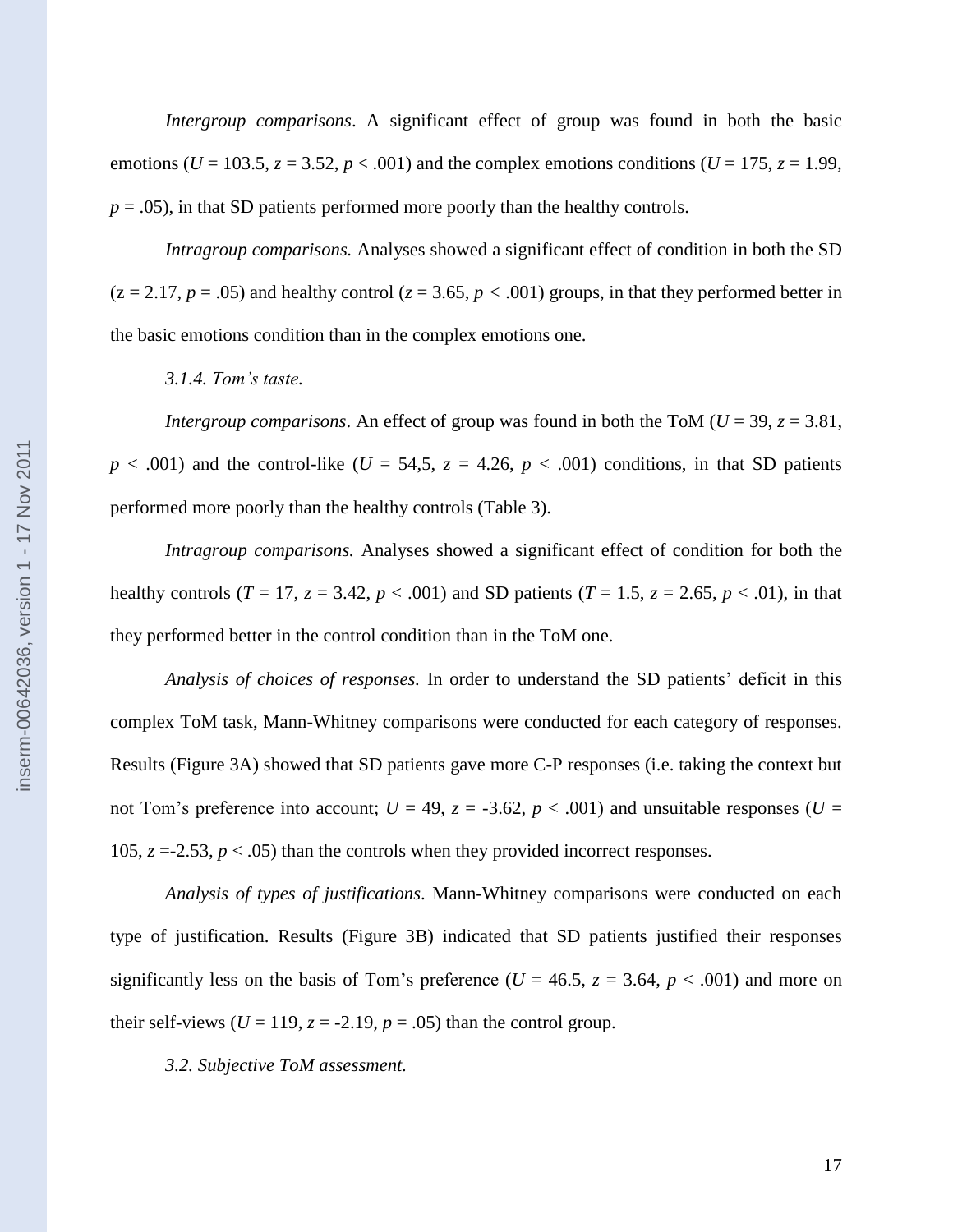*Intergroup comparisons*. Mann-Whitney comparisons revealed an effect of group on the affective ToM subscale ( $U = 72.5$ ,  $z = 3.45$ ,  $p < .001$ ): SD patients estimated their affective ToM abilities more negatively than the healthy controls. No difference was found in the cognitive ToM subscale ( $U = 147$ ,  $z = 1.65$ , *ns*).

*Intragroup comparisons.* Analyses showed a significant difference between the two subscales for the healthy control group ( $T = 122$ ,  $z = 2.47$ ,  $p = .01$ ), in that they judged their affective ToM abilities more favourably than their cognitive ones. Even though SD patients scored less well on the cognitive ToM subscale, the difference was not significant.

To go one step further, we conducted a supplementary analysis by computing two new scores illustrating ToM insight in SD patients. First, we calculated two objective ToM *z*-scores: 1) a cognitive ToM *z*-score combining performances on the attribution of intention (ToM condition) and false-belief tasks (Total score in the ToM condition); 2) an affective ToM *z*-score for the complex emotions condition of the Eyes test. Second, we calculated subjective cognitive and affective ToM *z*-scores for the cognitive and affective ToM subscales, respectively. Finally, we calculated the difference between the objective and subjective scores using the following formula: 1) Objective cognitive *z*-score *minus* subjective cognitive *z*-score for the cognitive ToM insight measure; 2) Objective affective *z*-score *minus* subjective affective *z*-score for the affective ToM insight measure. Each score was then compared with the normal standard (i.e. 0) (Table 4). The closer to zero the score was, the greater the cognitive (or affective) ToM insight. Results showed that SD patients significantly differed from the reference value only for cognitive ToM insight, indicating that they were unaware of their cognitive ToM disabilities, but not their affective ones. Thus, this analysis confirmed the dissociation observed in the ToM scale.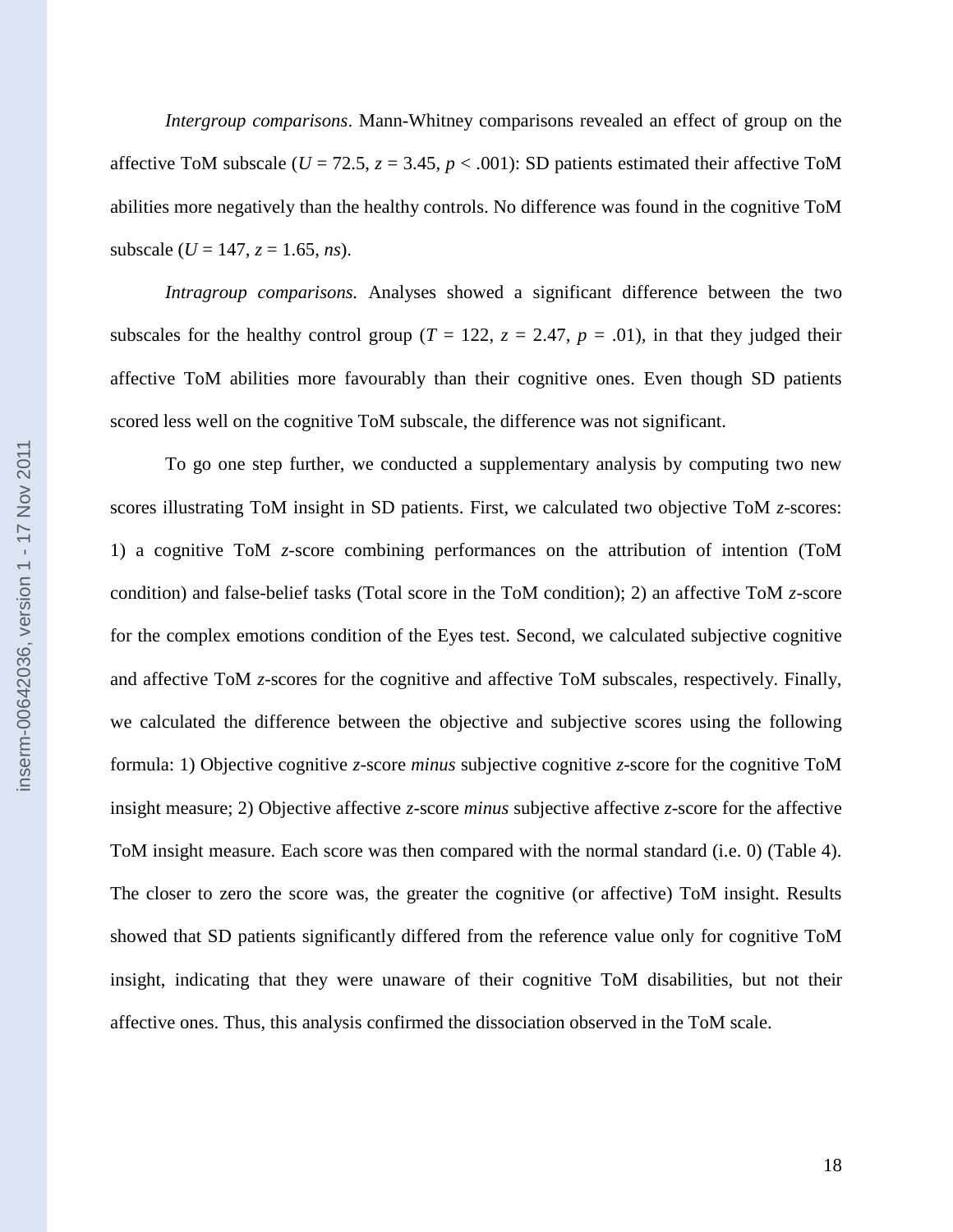Overall, SD patients performed poorly on several objective tasks probing cognitive and affective ToM. They also gave lower ratings than the healthy controls on the sole subjective affective ToM scale.

In order to obtain more stringent results, we used the Benjamini-Hochberg (1995) procedure for controlling the false discovery rate. Results were similar, except for the complex emotions condition of the Eyes test and the 'Self' and 'Other' justification conditions of Tom's taste, which became nonsignificant (Table 3).

#### *3.3. Relationhips between ToM and neuropsychological impairments*

Regarding the objective ToM assessment, Spearman correlations between the experimental conditions of the ToM tasks and the SD patients' neuropsychological scores revealed significant positive correlations between the Concept subscale of the Mattis scale and the second-order condition of the false-belief task  $(r = 0.52, p < .05)$ , and between the Rey-Osterrieth complex figure recall score and the ToM attribution of intention condition ( $r = 0.73$ ,  $p$ ) < .01). Regarding the subjective ToM assessment, a significant positive correlation was found between the cognitive ToM subscale and literal fluency ( $r = .69$ ,  $p < .05$ ). After false discovery rate control, the correlations between ToM and neuropsychological tasks became nonsignificant.

#### **4. Discussion**

The aim of the present study was to explore cognitive and affective ToM, which are suspected of being impaired in SD. By administering a thorough ToM examination, we were able to demonstrate a deficit in all the ToM components assessed via objective ToM tasks, and a loss of insight of their cognitive ToM impairment.

As regards **cognitive ToM**, SD patients failed to infer either the intentions or the false beliefs of a character involved in a social scenario. This deficit could not be explained by a visual semantic disorder or a comprehension deficit, as they achieved normal scores in the two control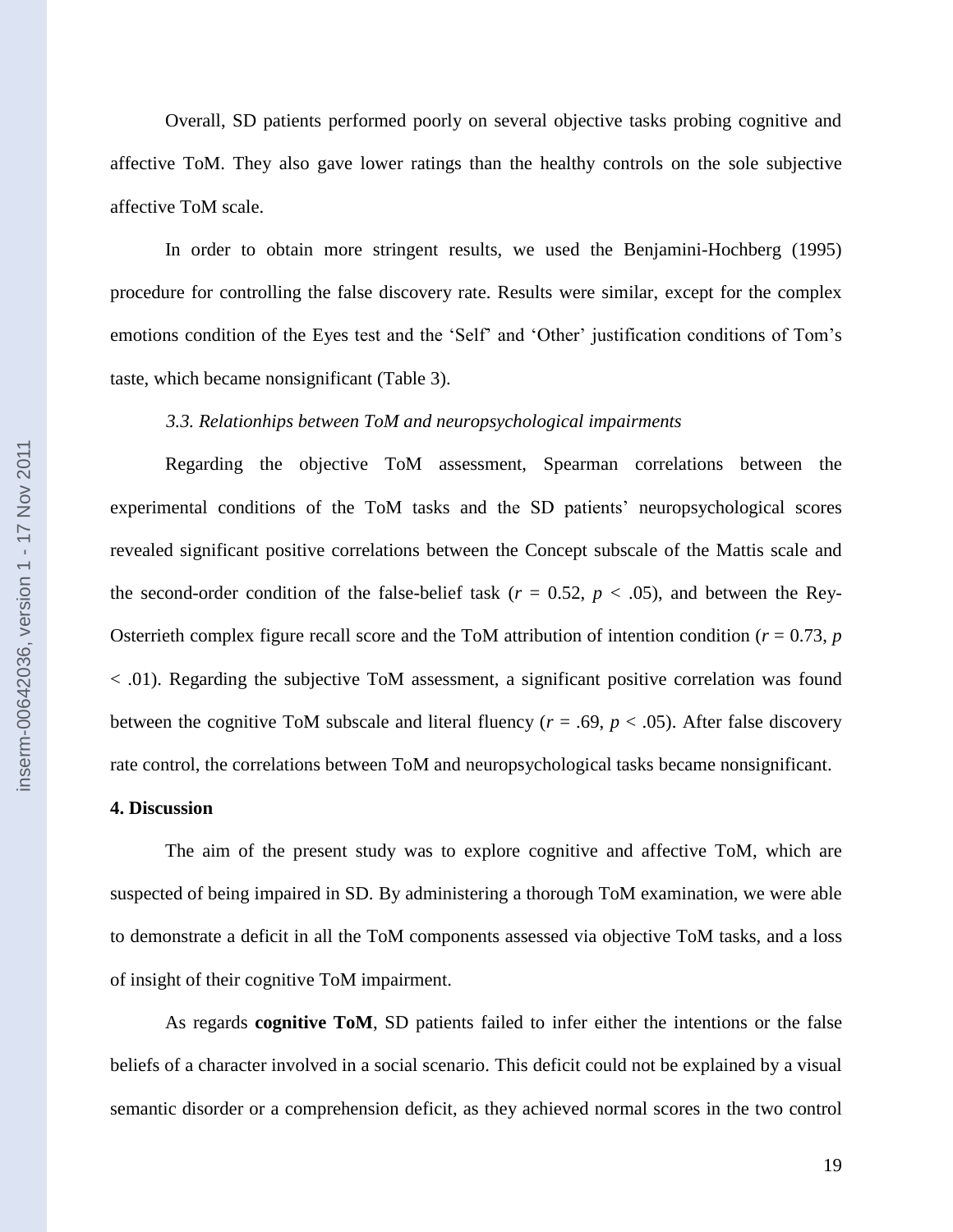conditions. In the test of attribution of intention, for instance, SD patients were particularly poor at predicting a character"s action, though not the future of characters without intention or of physical objects. This result could be explained by the major temporal lobe abnormalities which characterize those patients, especially in the left temporal pole. Using a similar ToM task in a functional magnetic resonance imaging study with healthy participants, Völlm *et al*. (2006) found that the temporal poles, with a left-sided preponderance, were activated in the ToM condition but not in the two control conditions (i.e. physical causality relative to a character without intention or a simple object). Likewise, Walter *et al*. (2004) reported similar results with an equivalent task of deducing other people"s intentions.

We also showed a link between visual episodic memory and the ToM condition of this task. The relationship between episodic memory and mentalizing has already been flagged up in developmental studies (Perner, 2000), and neuroimaging studies have shown that the two processes are mediated by similar brain networks, including the hippocampus (Perry *et al.*, 2011; Rabin *et al.*, 2010; Spreng and Grady, 2010). According to Perry and colleagues (2011), mentalizing may be based on self-projection, where the individual recalls experiencing a similar event. Thus, SD patients may have attempted to rely on their memories of social experiences in order to comprehend the protagonists' intentions'. While not compensating for their ToM deficit, episodic memory abilities did account for a proportion of the variability in their ToM performances in the attribution of intention test.

As far as the false-belief task is concerned, we showed that SD patients had difficulties inferring the characters" beliefs, especially when they had to take two perspectives simultaneously into account. According to Samson *et al*. (2005), two components of ToM are typically involved in classic false-belief tasks: inhibition of one"s own perspective and inference of another person"s mental state. In our task, participants could only choose between two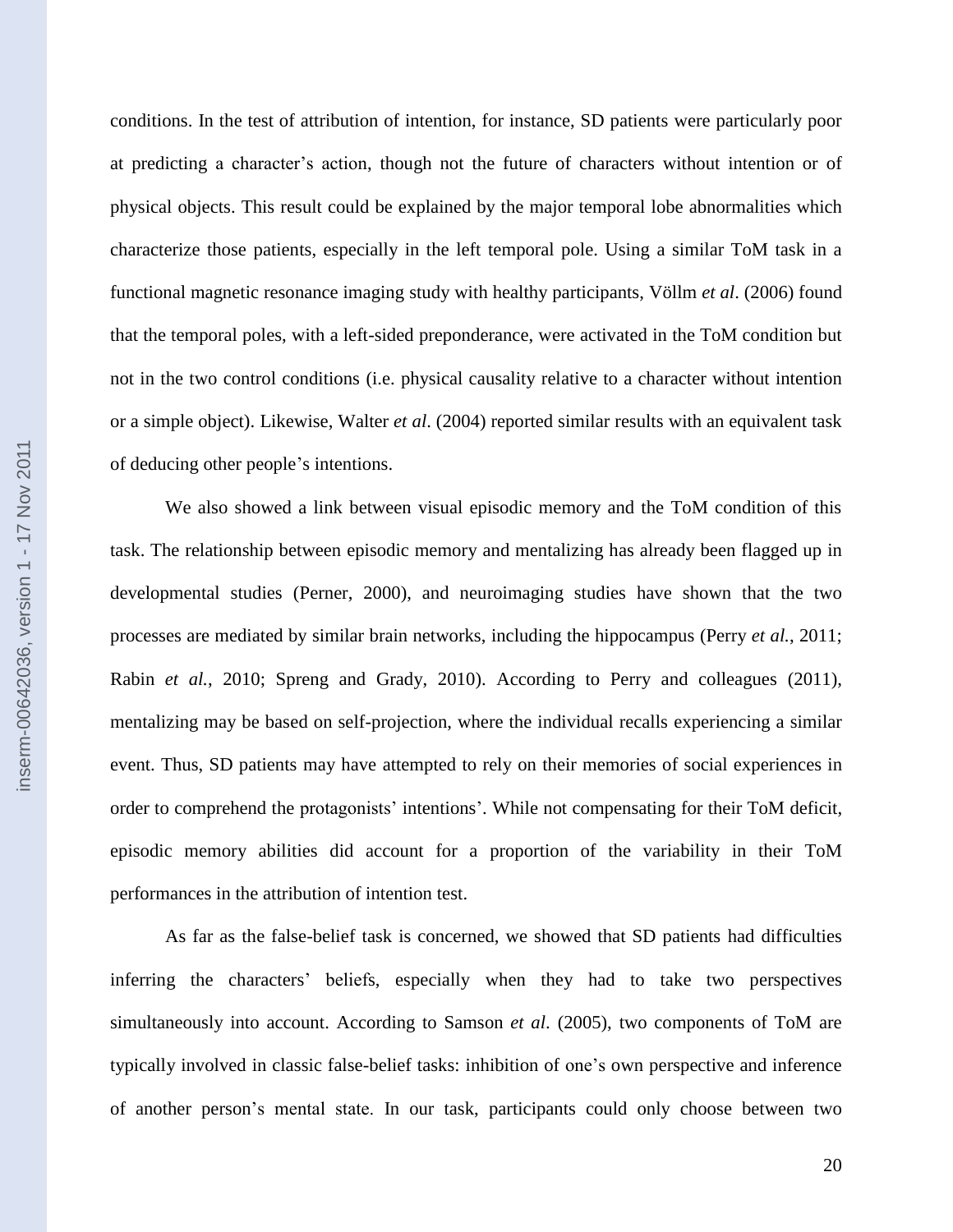responses: one referring to the character"s mental state, the other to the reality of the scenario. It is, therefore, entirely possible that the patients" erroneous responses reflected a deficit in the inhibition of their own perspective, given that they obviously understood the scenario properly. However, it is more likely that SD patients presented a specific disturbance in the inference of mental states. For a start, their performance declined according to the degree of inference, such that second-order ToM was more impaired than first-order ToM. Second, no relationship was found between the false-belief task and the SD patients' inhibition performance. The significant correlation between the Concept subscale of the Mattis scale and second-order false belief ToM suggests that the patients" semantic impairment may have interfered with and/or impoverished their complex reasoning.

Most studies using false-belief tasks in healthy adults have underlined the involvement of the temporal regions, as well as the median prefrontal cortex and, more especially, the anterior cingulate cortex (Gallagher *et al*., 2000; Vogeley *et al*., 2001; Ferstl and Von Cramon, 2002). Moreover, bv-FTD patients with bilateral atrophy in the orbitomedial region and anterior temporal lobe have been shown to perform poorly on first- and second-order tests (Lough *et al*., 2001; Adenzato *et al*., 2010). The SD patients in the current study presented broad left-sided temporal atrophy, together with hypometabolism in similar areas, but also in the median orbitofrontal and anterior cingulate regions, which may explain their cognitive ToM decline.

Overall, performances were better in the control condition than in the ToM condition for both groups, raising the question of differences in task difficulty. To address this issue, two points need to be considered. First, ageing is known to affect ToM, such that healthy older people perform more poorly than younger ones on both attribution of intention and false-belief tests (Duval *et al.*, 2011). This normal ageing effect on ToM abilities may therefore explain why the control group performed better in the control condition than in the ToM one. Second, in the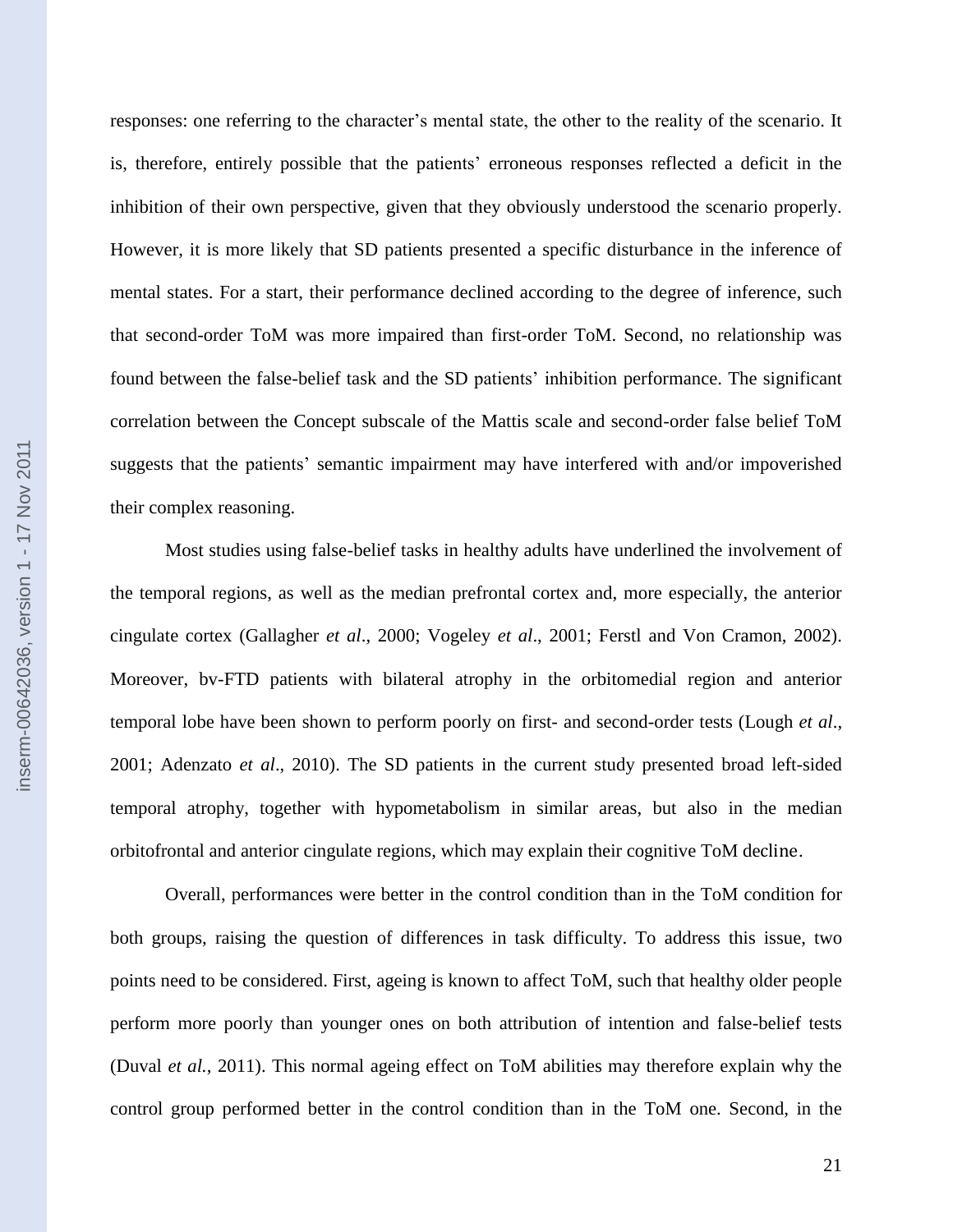attribution of intention test, we used exactly the same format of stories and subsequent questions in all three conditions. Thus, the differences between them must have stemmed from the nature of the representations being manipulated. Consequently, task difficulty would seem to be an inadequate explanation for the impairment of cognitive ToM observed in SD patients. Dysfunction of ToM processes (inference and manipulation of intention and epistemic representations) is more likely to account for their impaired performances.

As regards the **affective ToM** test, we found that SD patients performed significantly more poorly than healthy controls on both basic and complex emotions recognition. Regarding the basic emotion condition, our results are consistent with numerous previous studies showing an emotional recognition processing disorder in SD via facial expression tests (Rosen *et al*., 2002; 2004; Calabria *et al*., 2009). Moreover, authors have found that negative emotion recognition is particularly badly affected. Our results may have been influenced by an emotional valence bias, since only 30% of items illustrated positive emotions (e.g. happiness, surprise), compared with 70%, negative ones (e.g. sadness, fear, anger). Post hoc analyses revealed significant differences in the recognition of basic emotions according to valence in both groups (data not shown): in the SD patients, positive and negative emotions were recognized in 80% and 45.90% of cases respectively, whereas these figures were 81.33% and 66.86% for the healthy controls. Consistent with the literature (Rosen *et al*., 2002; 2004), the only significant intergroup difference concerned negative emotions. This deficit of SD patients could be explained by brain abnormalities other than their anterior temporal ones. Numerous studies in healthy and neurological populations have pointed to the crucial involvement of the amygdala, insula, fusiform gyrus or superior temporal gyrus in the recognition of emotion, including negative emotion (Anderson *et al*., 2000; Rosen *et al*., 2002; Omar *et al*., in press; for a review, see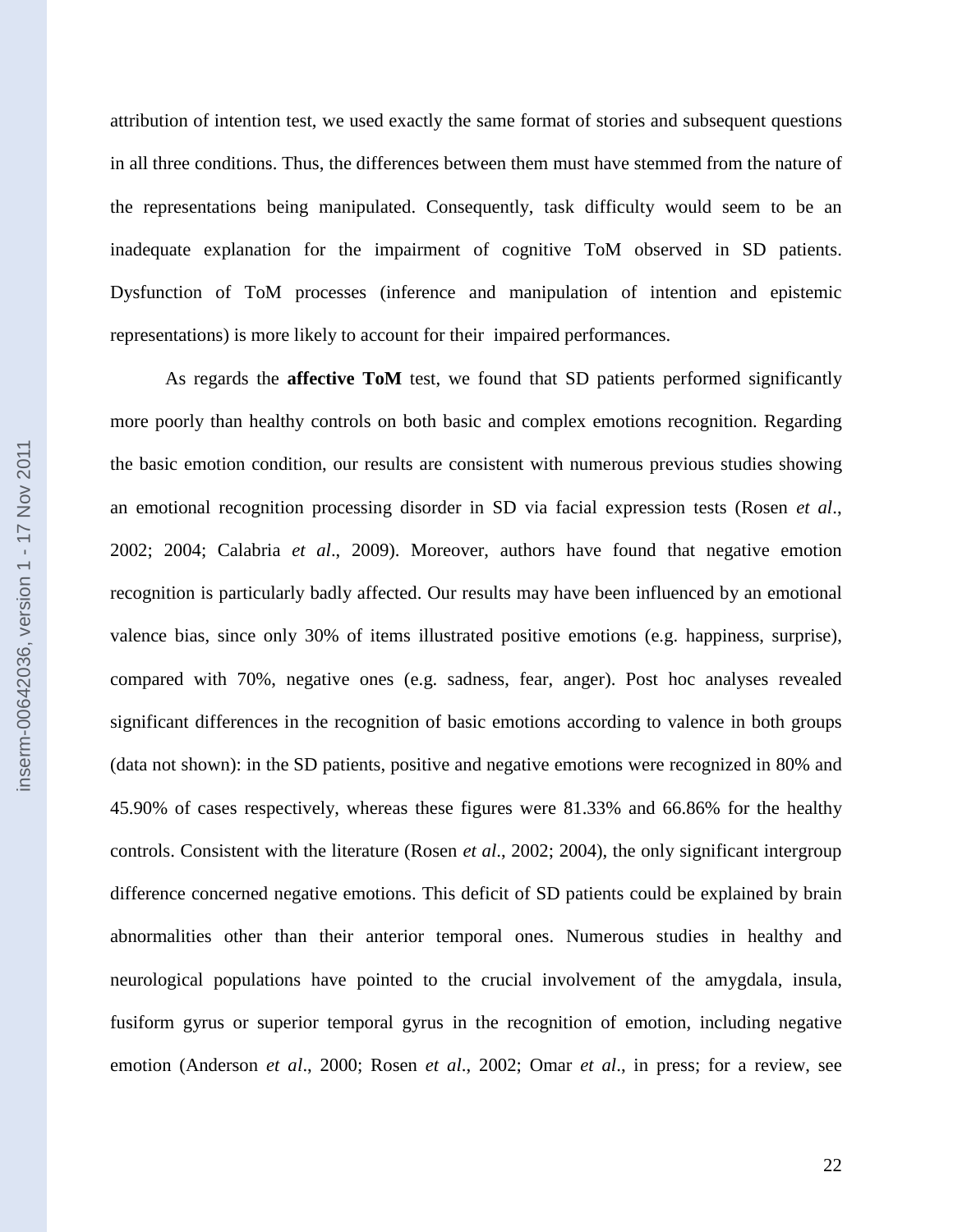Adolphs, 2002). The considerable atrophy and hypometabolism of these brain regions in our SD patients may thus have impaired their basic negative emotion processing.

Concerning complex emotions, we also found significant differences between our SD patients and controls, and these differences might have been even greater had it not been for the floor-level scores obtained by the control group for several emotions (data not shown). This result is not surprising, given that previous studies have reported the involvement of the temporal poles in complex emotion processing in the healthy population (Burnett and Blackmore, 2009). Although numerous studies support the notion that complex (or social) emotion processing is sustained by a more extensive brain network than that of basic emotions, temporal regions represent key processing sites (Britton *et al*., 2006; Castelli *et al*., 2010; Takahasi *et al*., 2008). Researchers have also demonstrated that complex emotions are processed in the amygdala (Adolphs *et al*., 2002). In the latter study, authors found that patients with unilateral or bilateral amygdala damage failed to recognize social emotions in the Eyes test. Hence, the atrophy and hypometabolism in the temporal pole and amygdala in our SD patient group may explain their failure to infer complex emotions.

Likewise, in the composite ToM task, the SD patient group performed poorly in both the experimental and control conditions. Given that the control condition checked the inferences they made from the characters' pictures alone (i.e. without any context or response pictures), their failure in the experimental condition must therefore have been related to their inability to deduce the character"s preference. The detailed analyses of responses in the ToM condition confirmed their tendency to choose more context-related responses (i.e. without taking the character"s preference into account) than the controls did. Interestingly, the SD patients were more likely than the controls to justify their choices on the basis of their own preferences or other unexpected criteria. This fits in with previous behavioural studies in SD patients reporting their self-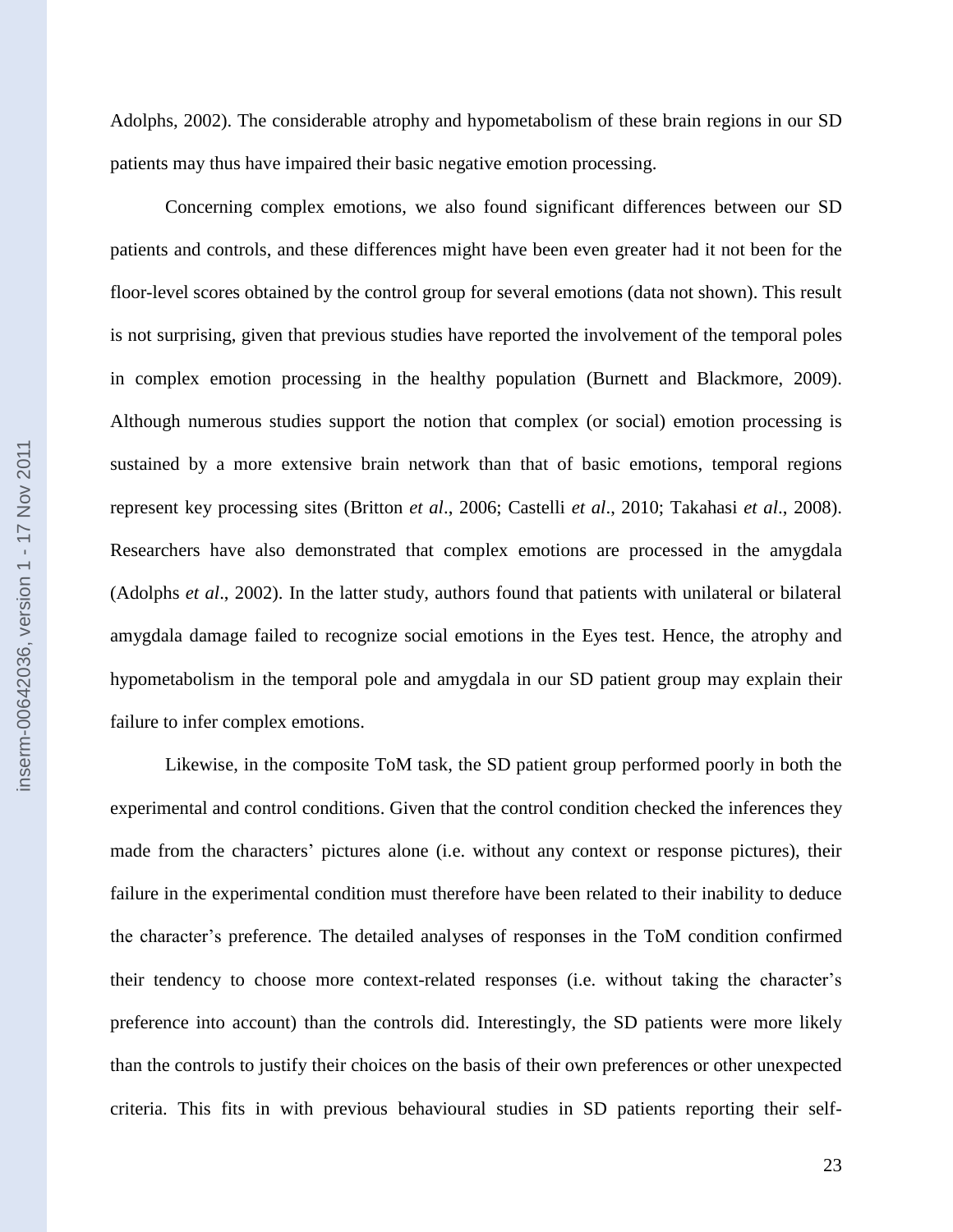centredness and egocentric world view (Snowden *et al*., 2001). SD patients often present abnormal egocentric behaviour, referred to as "behavioural egocentrism" by Belliard *et al*. (2007). Whereas its origin is still unknown, this disorder seems to be specific to SD (compared with bv-FTD) and could be partially related to ToM impairment (Bon *et al*., 2009). A future study could be conducted to understand this pattern of results by exploring relations between ToM's taste scores and behavioural egocentrism measures. In any event, our participants' performance on the composite ToM task clearly indicates that SD patients have difficulty understanding other people"s cognitive and affective mental states when these are embedded. Considering the contextual responses and personal justifications made by SD patients in the test, we suggest that they mainly rely on contextual knowledge and their own personal interests when dealing with social interactions. Because our test was designed to explore ToM under conditions that corresponded to the daily social context, it inherently encompassed both affective and cognitive ToM, thus preventing us from distinguishing between the two. We therefore cannot conclude whether the deficit we observed resulted from a cognitive impairment (inferring thought), affective impairment (inferring preference) or both. Future research is needed to unravel this issue.

Finally, our subjective cognitive and affective ToM subscale findings suggest that the SD patients were aware of their affective ToM disturbance but not of their difficulty in inferring and understanding the intentions and beliefs of others. In addition, despite massive semantic memory disturbance and episodic memory failures, SD patients did not complain more than controls about their daily memory functioning, as attested by their responses to the Cognitive Difficulties Scale. Taken together, these results suggest an impairment of cognitive functioning awareness in our SD patients. Anosognosia has been widely reported in frontotemporal lobar degeneration (Eslinger *et al*., 2005; O"Keeffee *et al.*, 2007): patients tend to underestimate the extent of their cognitive and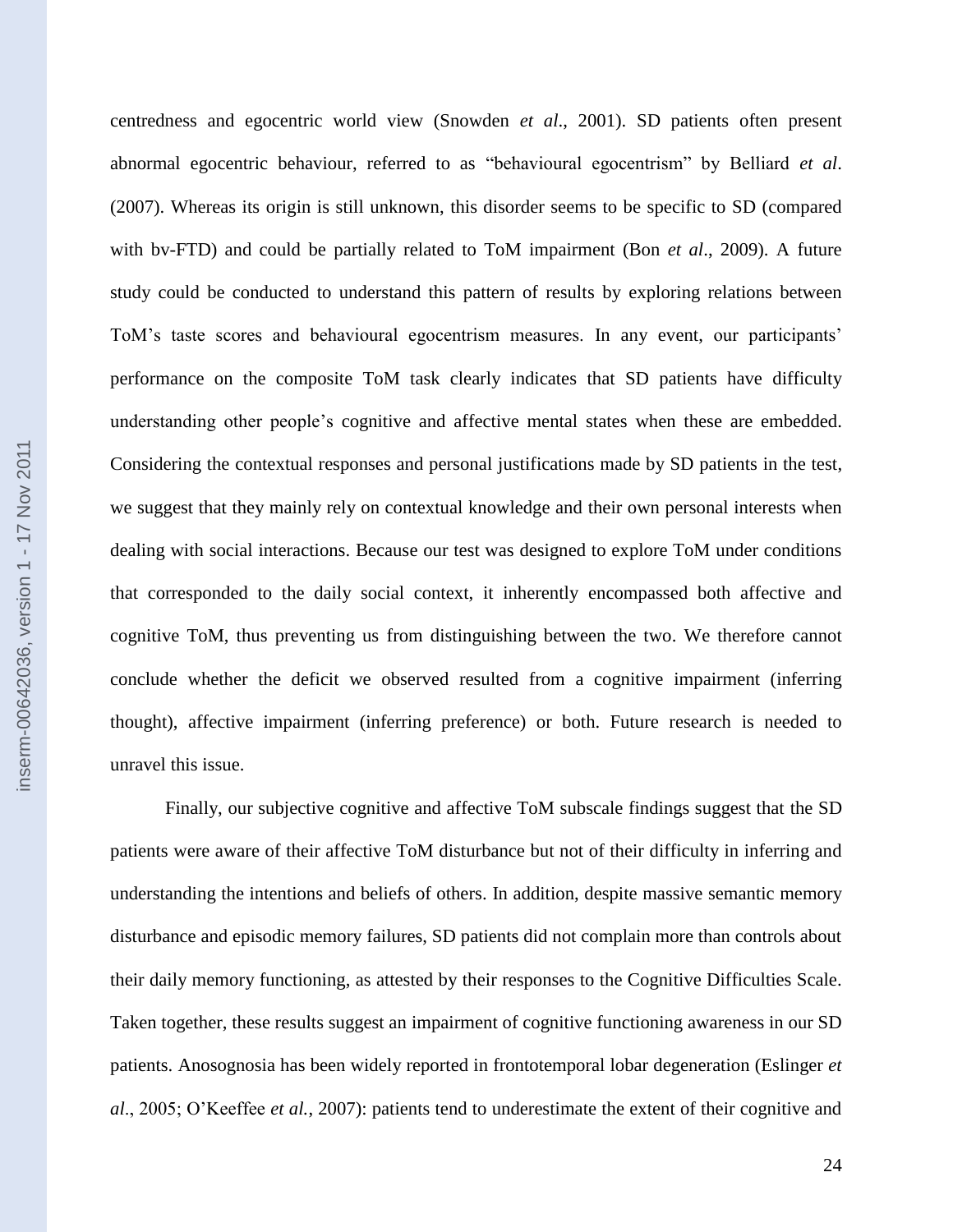behavioural changes, even if metacognition deficits are more severe in bv-FTD than in SD patients and affect a broader range of cognitive domains (Eslinger *et al.,* 2005; Zamboni *et al.*, 2010). Anosognosia for behavioural disability has been associated with right temporal atrophy in patients with FTD or corticobasal syndrome (Zamboni *et al.,* 2010) and with left temporal pole hypometabolism in patients with bv-FTD (Ruby *et al*., 2007). The atrophy and hypometabolism of these structures in our own SD patients may have contributed to their lack of awareness of cognitive ToM deficits. We observed a significant correlation between the cognitive ToM subscale and literal fluency performance in the SD patients. Because the literal fluency task involved strategic processes, it is tempting to conclude that this result reflects the involvement of executive functions in making such self-assessments. However, in SD, literal fluency performance is determined mainly by semantic memory capacity and left temporal cortex metabolism (Laisney *et al*., 2009). Accordingly, in SD, fluency performances can be regarded as an index of disease severity and we can assume that patients become increasingly unaware of their cognitive ToM difficulties as the disease progresses.

The SD patients" awareness of their affective ToM disturbance is more surprising. In a previous study, Eslinger *et al.* (2005) found that SD patients overestimated their affective ToM ability on a cognitive empathic subscale. These discrepant results may stem from the way in which metacognition was assessed, for while Eslinger and colleagues (2005) compared reports of patients and their relatives, we compared the SD patients" subjective assessments with those of the healthy controls. Thus, our study revealed a dichotomy between cognitive and affective ToM insight in SD patients. Given the impact of ToM deficits, especially affective ToM deficits, on family and social interactions, the patients' relatives may well have attempted to force the patients to consider their affective difficulties, thus facilitating their awareness. Other studies need to be conducted in order to understand this pattern of results more fully.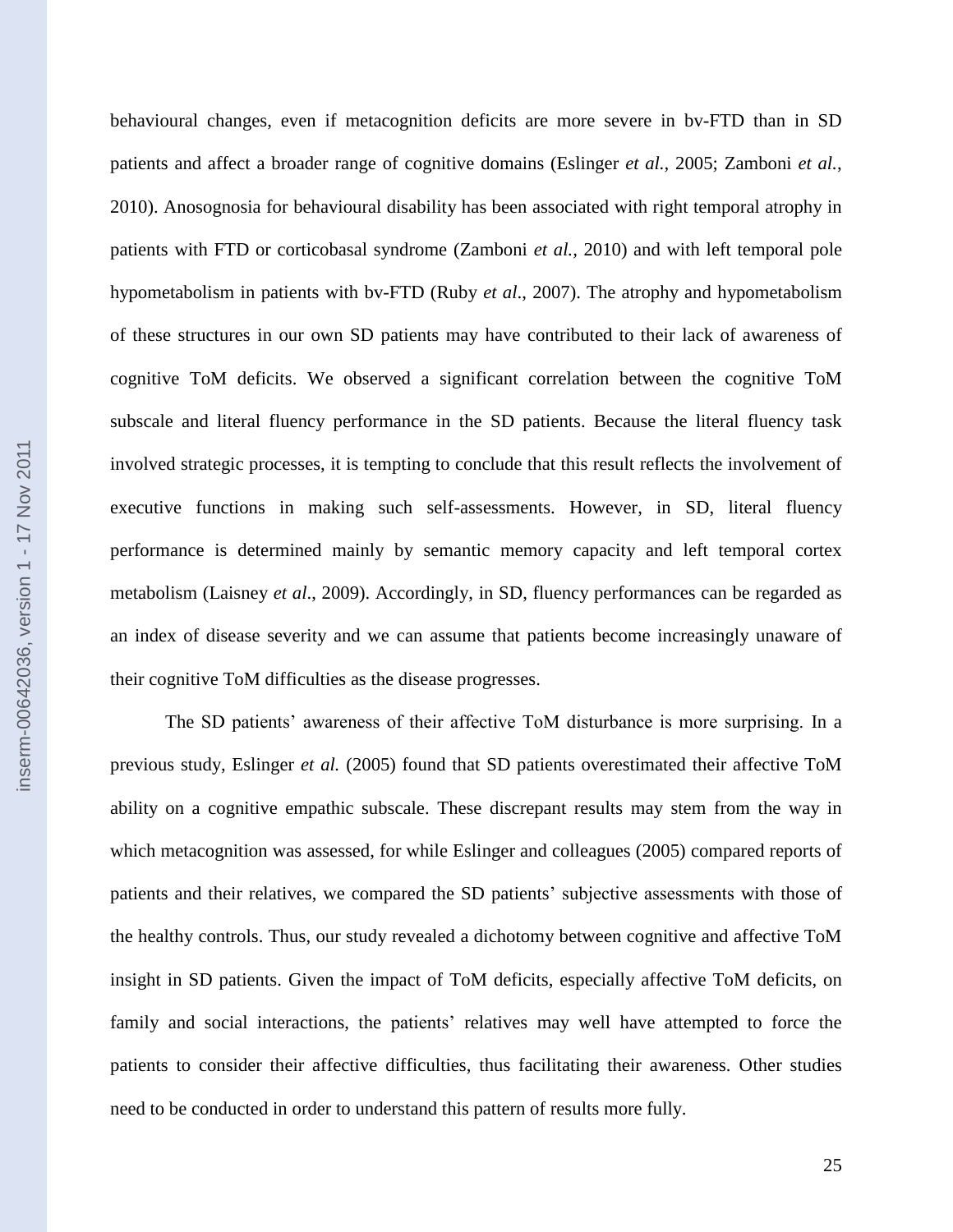Overall, this study provides evidence of an objective impact of SD on cognitive and affective ToM. While the patients" semantic impairment may have contributed to their poor ToM performances, it is unlikely to provide the full explanation. The patients in our study were still in the mild stage of the disease and we used procedures designed to minimize the confounding effect of the patients" semantic impairment on their ToM performance. It is interesting to note that the correlation analysis between the semantic memory scores and the ToM performances revealed only one significant correlation (between the Concept subscale of the Mattis scale and the second-order condition of the false-belief task). The SD patients' inference ability was impaired for intentions, beliefs and affective states. The cognitive ToM deficits in SD patients would appear to be associated with the cerebral atrophy in the left temporal lobe and hypometabolism in the temporal lobes and medial frontal cortex. Impairment of the affective ToM would seem to be the result of abnormalities in the temporal regions and amygdala. Finally, the subjective assessment of ToM suggests a dichotomy between cognitive and affective aspects with anosognosia only for cognitive ToM disabilities in the early to moderate stages of the disease. SD patients hence differ from bv-FTD patients, who present deficits on all objective ToM tasks (Gregory *et al*., 2002) and severe anosognosia. SD patients were shown here to display deficits in intersubjectivity due to a cognitive and affective ToM impairment. We therefore suggest that it is this difficulty in attributing mental states to others that leads SD patients to become focused on themselves, which would explain their self-centred responses to the composite ToM task and/or their general behavioural egocentrism described in literature. In turn, behavioural egocentrism may also influence ToM abilities and interpersonal relationships. However, our results must be viewed with caution, given the heterogeneous patterns of ToM deficits displayed by the patients, as well as the use of a unique task of affective ToM. They now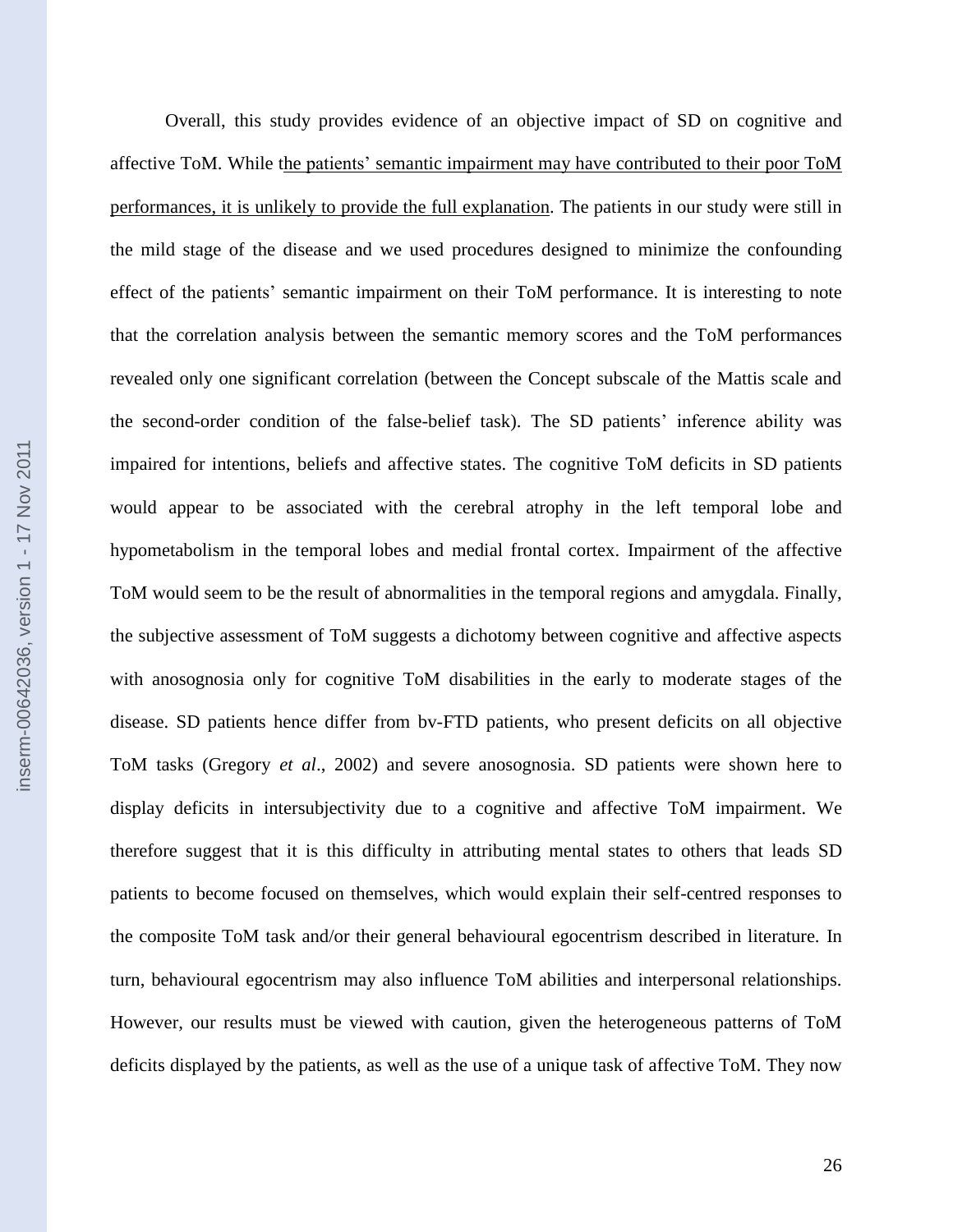need to be confirmed and reinforced in further experiments exploring the link with their behavioural egocentrism in greater detail.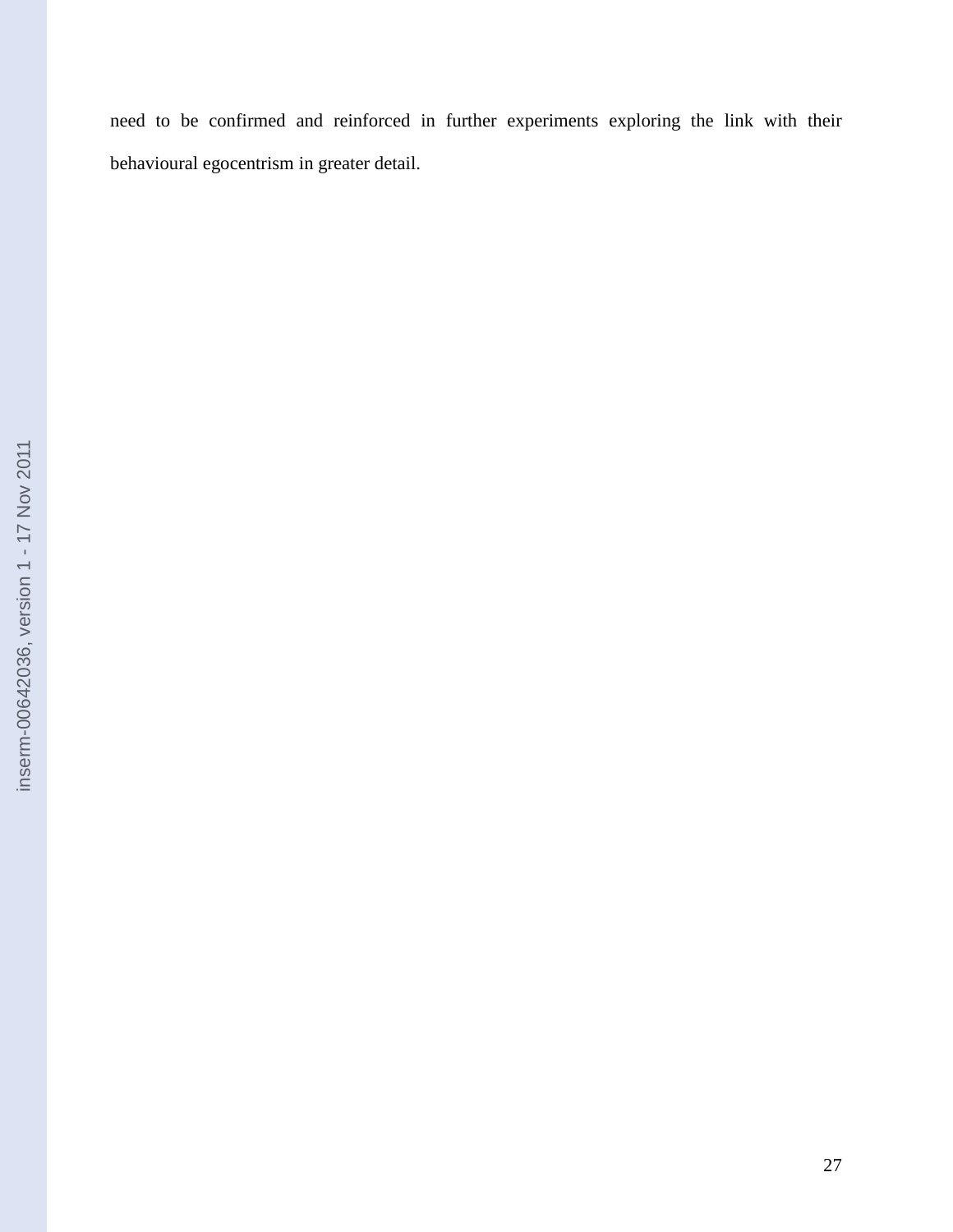## **Acknowledgements**

We wish to thank Alice Pélerin (Caen University Hospital) and Catherine Merck (Rennes University Hospital) for their help in recruiting the patients, Florence Mezenge (Cyceron center, Caen) for her contribution to the brain data analyses, and Elizabeth Wiles-Portier for reviewing the English style.

## **References**

Abu-Akel A. A neurobiological mapping of theory of mind. Brain Res Rev 2003; 43: 29-40.

Adenzato M, Cavallo M, Enrici I. Theory of mind ability in the behavioural variant of frontotemporal dementia: an analysis of the neural, cognitive, and social levels. Neuropsychologia 2010; 48: 2-12.

Adolphs R. Recognizing emotion from facial expressions: psychological and neurological mechanisms. Behav Cogn Neurosci Rev 2002; 1: 21-62.

Adolphs R, Baron-Cohen S, Tranel D. Impaired recognition of social emotions following amygdala damage. J Cogn Neurosci 2002; 14: 1264-1274.

Anderson AK, Spencer DD, Fulbright RK, Phelps EA. Contribution of the anteromedial temporal lobes to the evaluation of facial emotion. Neuropsychology 2000; 14: 526-536.

Baron-Cohen S, Goodhart F. The "seeing leads to knowing" deficit in autism: the Pratt and Bryant probe. Brit J Dev Psychol 1994; 12: 397-402.

Baron-Cohen S, O'Riordan M, Stone V, Jones R, Plaisted K. Recognition of faux pas by normally developing children and children with Asperger syndrome or high-functioning autism. J Autism Dev Disord 1999; 29: 407-418.

Baron-Cohen S, Wheelwright S, Jolliffe T. Is there a "language of the eyes"? Evidence from normal adults, and adults with autism or Asperger syndrome. Vis Cogn 1997; 4: 311.

Baron-Cohen S, Wheelwright S, Hill J, Raste Y, Plumb I. The "Reading the Mind in the Eyes" Test revised version: a study with normal adults, and adults with Asperger syndrome or highfunctioning autism. J Child Psychol Psychiatry 2001; 42: 241-251.

Beer JS, Ochsner KN. Social cognition: a multi level analysis. Brain Res 2006; 1079: 98-105.

Belliard S, Bon L, LeMoal S, Jonin PY, Vercelletto M, LeBail B. Semantic dementia. Psychol Neuropsychiatr Vieil 2007; 5: 127-138.

Belliard S, Moreaud O, GRESEM. Batterie d"évaluation des connaissances sémantiques (BECS-GRECO). In: Hugonot-Diener L, Barbeau E, Michel BF, Thomas-Antérion C, Robert P, editors,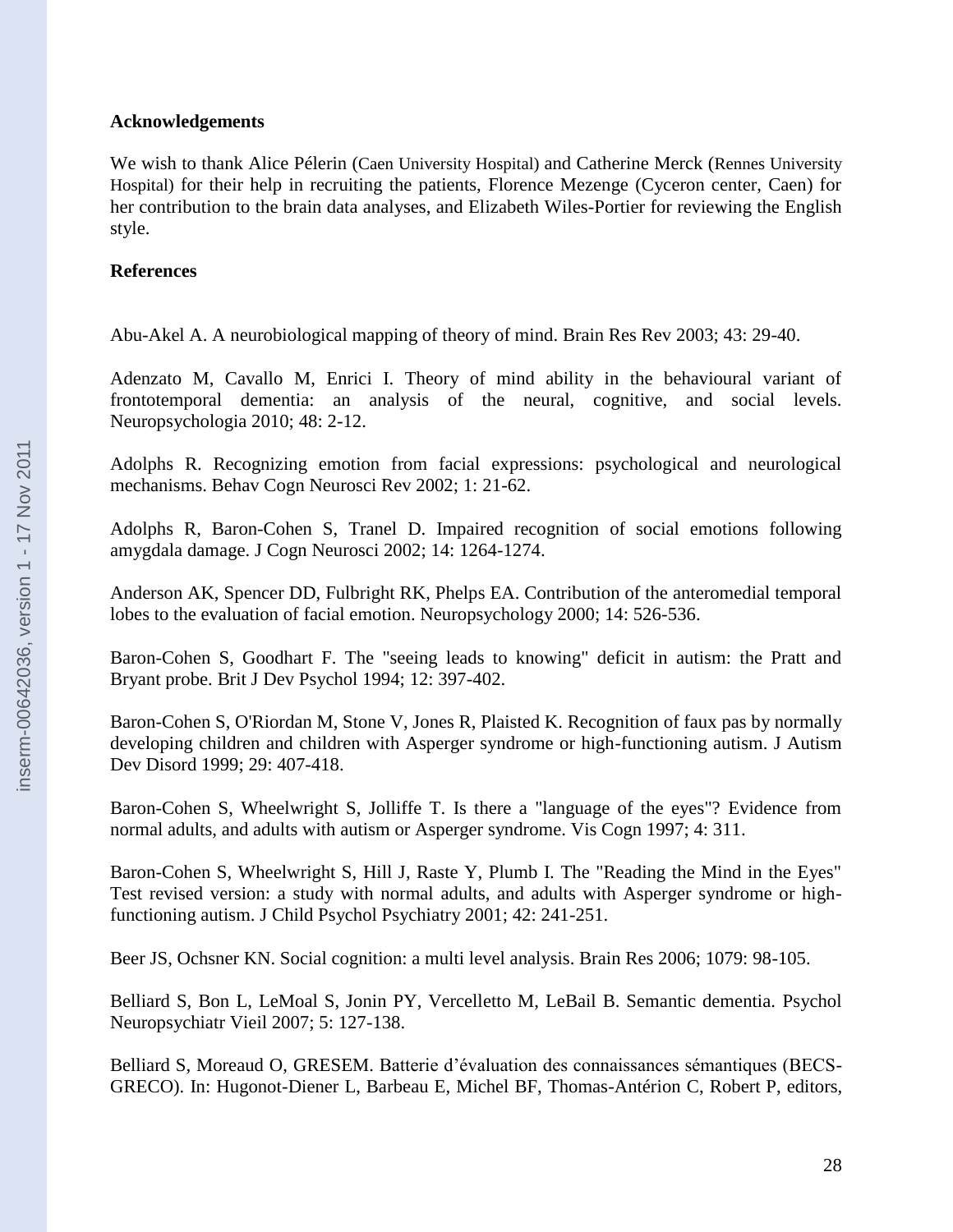GREMOIRE : tests et échelles de la maladie d"Alzheimer et des syndromes apparentés. Marseille: Solal; 2008. p. 83-85.

Benjamini Y, Hochberg Y. Controlling the false discovery rate: A practical and powerful approach to multiple testing. J Roy Statistical Society 1995; 57: 289-30.

Bon L, Belliard S, Eustache F, Desgranges B. L"égocentrisme comportemental dans la démence sémantique: conséquence d'un trouble de la théorie de l'esprit et/ou de l'égocentrisme cognitif? Rev Neuropsychol 2009; 1: 133-149.

Britton JC, Phan KL, Taylor SF, Welsh RC, Berridge KC, Liberzon I. Neural correlates of social and nonsocial emotions: an fMRI study. Neuroimage 2006; 31: 397-409.

Brothers L, Ring B. A neuroethological framework for the representation of minds. J Cogn Neurosci 1992; 4: 107-118.

Brunet E, Sarfati Y, Hardy-Baylé MC, Decety J. A PET investigation of the attribution of intentions with a nonverbal task. Neuroimage 2000; 11: 157-166.

Burnett S, Blakemore S. Functional connectivity during a social emotion task in adolescents and in adults. Eur J Neurosci 2009; 29: 1294-1301.

Calabria M, Cotelli M, Adenzato M, Zanetti O, Miniussi C. Empathy and emotion recognition in semantic dementia: a case report. Brain Cogn 2009; 70: 247-252.

Cardebat D, Doyon B, Puel M, Goulet P, Joanette Y. Evocation lexicale formelle et sémantique chez des sujets normaux. Performances et dynamiques de production en fonction du sexe, de l'âge et du niveau d'étude. Acta Neurol Belg 1990; 90: 207-217.

Carrington SJ, Bailey AJ. Are there theory of mind regions in the brain? A review of the neuroimaging literature. Hum Brain Mapp 2009; 30: 2313-2335.

Castelli I, Baglio F, Blasi V, Alberoni M, Falini A, Liverta-Sempio O, et al. Effects of aging on mindreading ability through the eyes: an fMRI study. Neuropsychologia 2010; 48: 2586-2594.

Chan D, Fox NC, Scahill RI, Crum WR, Whitwell JL, Leschziner G, Rossor AM, Stevens JM, Cipolotti L, Rossor MN. Patterns of temporal lobe atrophy in semantic dementia and Alzheimer's disease. Ann Neurol 2001;49:433-442.

Coricelli G. Two-levels of mental states attribution: from automaticity to voluntariness. Neuropsychologia 2005; 43: 294-300.

Davis M. A multidimensional approach to individual differences in empathy. JSAS Catalog of Selected Documents in Psychology 1980; 10.

Davis MH. Measuring individual differences in empathy: evidence for a multidimensional approach. J Pers Soc Psychol 1983; 44: 113-126.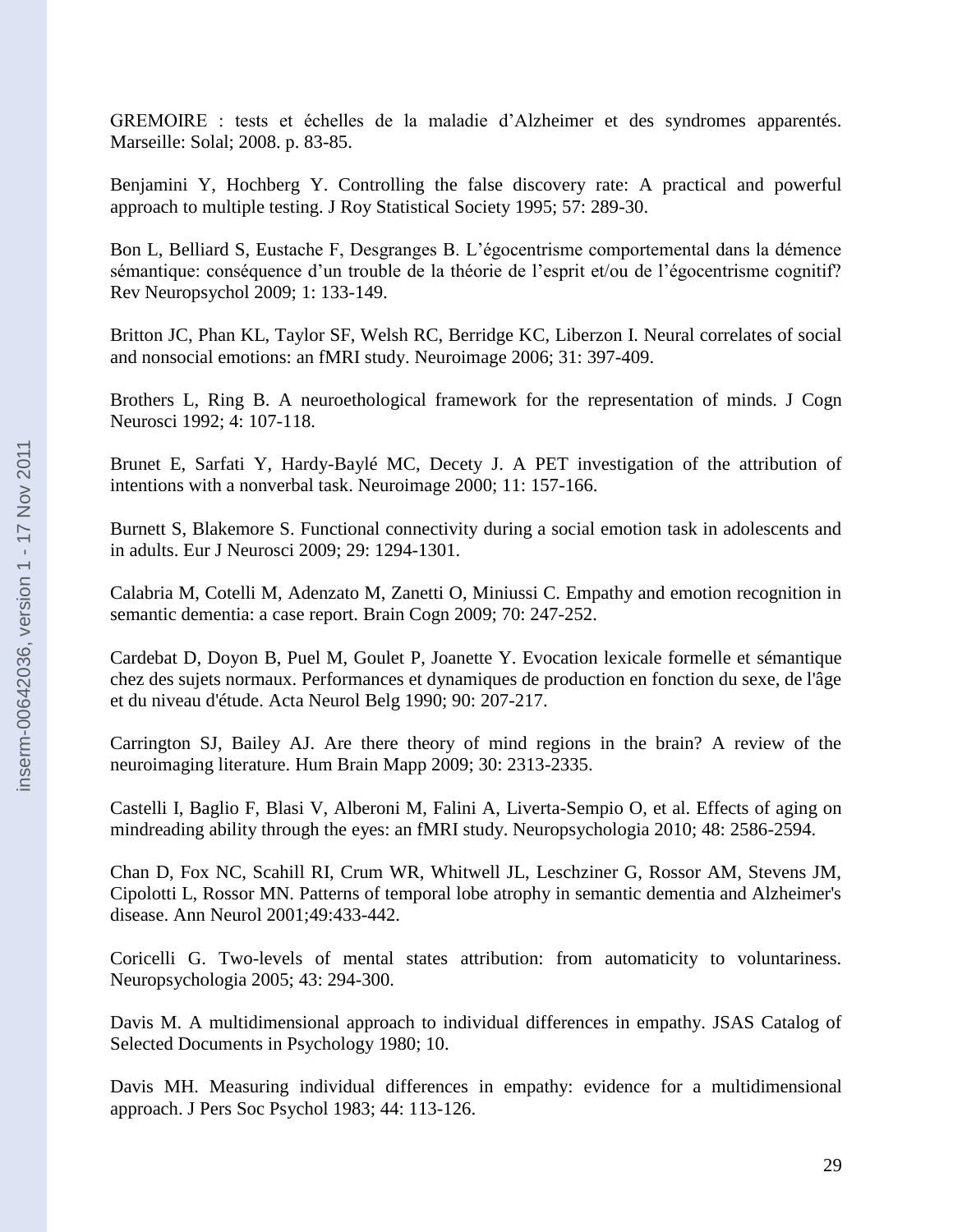Decety J, Lamm C. Human empathy through the lens of social neuroscience. ScientificWorldJournal 2006; 6: 1146-1163.

Deloche, G., Hannequin, D. Test de dénomination oral d'images DO80. Paris: Les Editions du Centre de Psychologie Appliquée; 1997.

Desgranges B, Matuszewski V, Piolino P, Chételat G, Mézenge F, Landeau B, et al. Anatomical and functional alterations in semantic dementia: a voxel-based MRI and PET study. Neurobiol Aging 2007; 28: 1904-1913.

Duval C, Piolino P, Bejanin A, Eustache F, Desgranges B. Age effects on different components of theory of mind. Conscious Cogn 2011;20:627-642..

Edwards-Lee T, Miller BL, Benson DF, Cummings JL, Russell GL, Boone K, et al. The temporal variant of frontotemporal dementia. Brain 1997; 120 (Pt 6): 1027-1040.

Eslinger PJ. Neurological and neuropsychological bases of empathy. Eur Neurol 1998; 39: 193- 199.

Eslinger PJ, Dennis K, Moore P, Antani S, Hauck R, Grossman M. Metacognitive deficits in frontotemporal dementia. J Neurol Neurosur Ps 2005; 76: 1630-1635.

Eslinger PJ, Moore P, Troiani V, Antani S, Cross K, Kwok S, et al. Oops! Resolving social dilemmas in frontotemporal dementia. J Neurol Neurosurg Ps 2007; 78: 457-460.

Eysenck HJ, Eysenck MW. Personality and individual differences: a natural science approach. New York: Plenum Press; 1985.

Ferstl EC, von Cramon DY. What does the frontomedian cortex contribute to language processing: coherence or theory of mind? Neuroimage 2002; 17: 1599-1612.

Fletcher PC, Happé F, Frith U, Baker SC, Dolan RJ, Frackowiak RS, et al. Other minds in the brain: a functional imaging study of "theory of mind" in story comprehension. Cognition 1995; 57: 109-128.

Frith CD, Frith U. Interacting minds--a biological basis. Science 1999; 286: 1692-1695.

Frith U, Frith CD. Development and neurophysiology of mentalizing. Philos T Roy Soc B 2003; 358: 459-473.

Gallagher HL, Happé F, Brunswick N, Fletcher PC, Frith U, Frith CD. Reading the mind in cartoons and stories: an fMRI study of "theory of mind" in verbal and nonverbal tasks. Neuropsychologia 2000; 38: 11-21.

Gallagher HL, Jack AI, Roepstorff A, Frith CD. Imaging the intentional stance in a competitive game. Neuroimage 2002; 16: 814-821.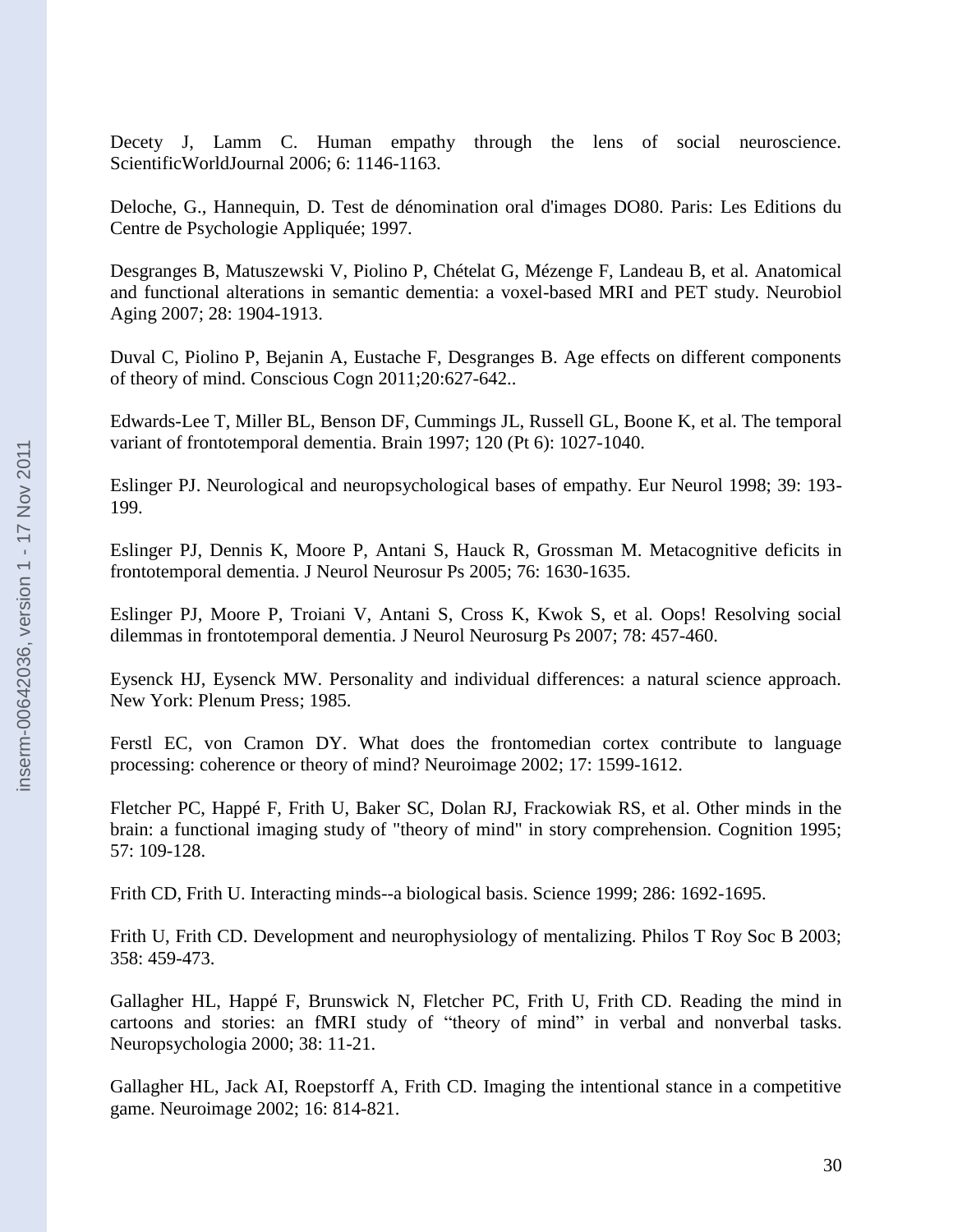Gobbini MI, Koralek AC, Bryan RE, Montgomery KJ, Haxby JV. Two takes on the social brain: a comparison of theory of mind tasks. J Cogn Neurosci 2007; 19: 1803-1814.

Goel V, Grafman J, Sadato N, Hallett M. Modeling other minds. Neuroreport 1995; 6: 1741- 1746.

Good CD, Scahill RI, Fox NC, Ashburner J, Friston KJ, Chan D, Crum WR, Rossor MN, Frackowiak RS. Automatic differentiation of anatomical patterns in the human brain: validation with studies of degenerative dementias. Neuroimage 2002;17:29-46.

Gorno-Tempini ML, Dronkers NF, Rankin KP, Ogar JM, Phengrasamy L, Rosen HJ, Johnson JK, Weiner MW, Miller BL. Cognition and anatomy in three variants of primary progressive aphasia. Ann Neurol 2004; 55: 335-346.

Gregory C, Lough S, Stone V, Erzinclioglu S, Martin L, Baron-Cohen S, et al. Theory of mind in patients with frontal variant frontotemporal dementia and Alzheimer's disease: theoretical and practical implications. Brain 2002; 125: 752-764.

Happaney K, Zelazo PD, Stuss DT. Development of orbitofrontal function: current themes and future directions. Brain Cogn 2004; 55: 1-10.

Hareli S, Parkinson B. What's social about social emotions? J Theor Soc Behav 2008; 38: 131- 156.

Hodges JR, Patterson K. Semantic dementia: a unique clinicopathological syndrome. Lancet Neurol 2007; 6: 1004-1014.

Izard CE. Innate and universal facial expressions: evidence from developmental and crosscultural research. Psychol Bull 1994; 115: 288-299.

Kipps CM, Hodges JR. Theory of mind in frontotemporal dementia. Soc Neurosci 2006; 1: 235- 244.

Laisney M, Matuszewski V, Mézenge F, Belliard S, de La Sayette V, Eustache F, Desgranges B. The underlying mechanisms of verbal fluency in frontotemporal dementia and semantic dementia. J Neurol 2009; 256: 1083-1094.

Lezak MD. Neuropsychological assessment. New York: Oxford University Press; 1995.

Lough S, Gregory C, Hodges JR. Dissociation of social cognition and executive function in frontal variant frontotemporal dementia. Neurocase 2001; 7: 123-130.

Lough S, Kipps CM, Treise C, Watson P, Blair JR, Hodges JR. Social reasoning, emotion and empathy in frontotemporal dementia. Neuropsychologia 2006; 44: 950-958.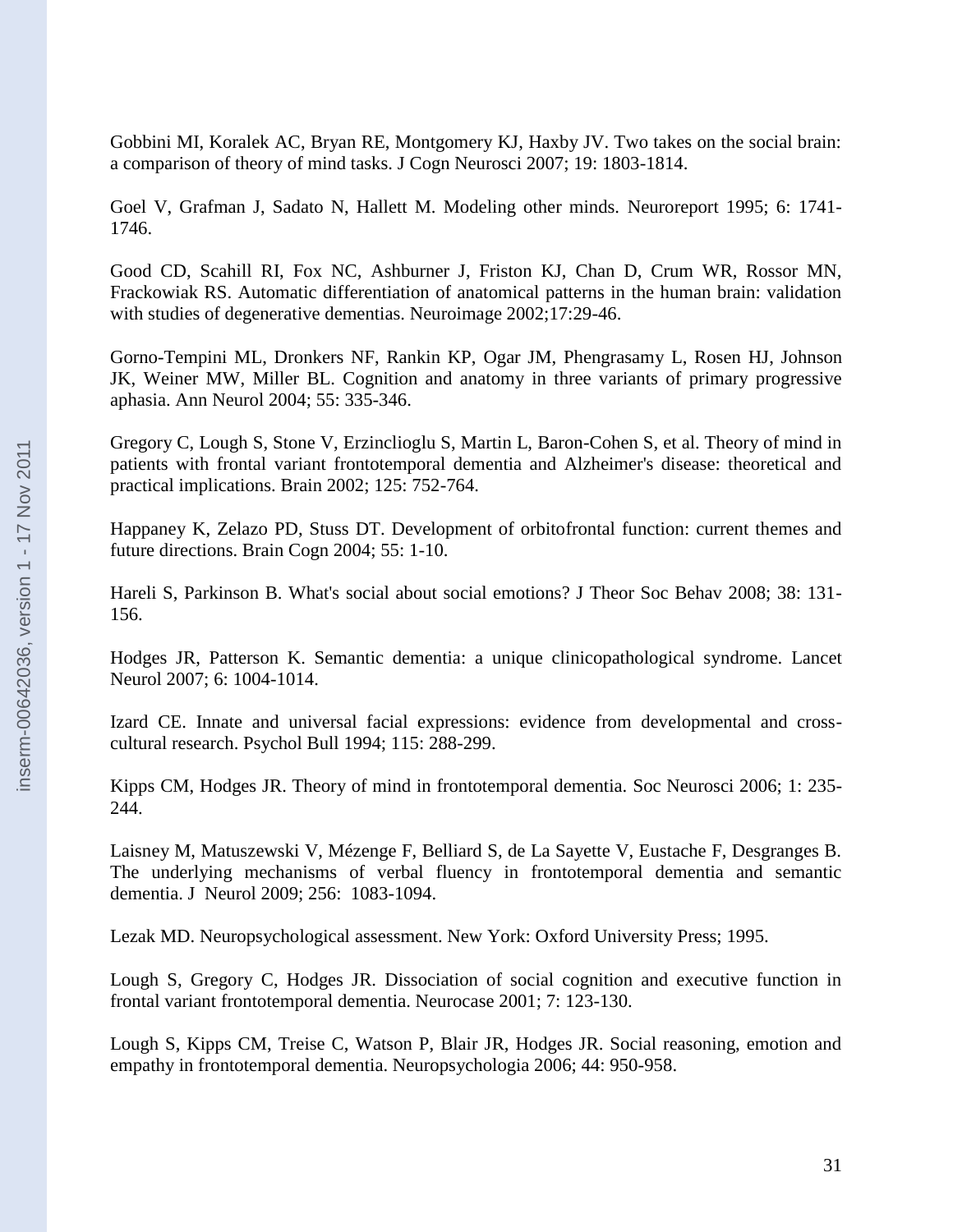Mattis S. Mental status examination for organic mental syndrome in the elderly patient. In: Bellack L, Karasu TB, editors, Geriatric psychiatry: a handbook for psychiatrists and primary care physicians. New York: Grune and Stratton; 1976. p. 77-121.

McNair DM, Kahn RJ. Self-assessment of cognitive deficits. In: Crook T, editor. Assessment in geriatric psychopharmacology. New Canaan, CT: Mark Powler Associates; 1983. p. 137-143.

Miyake A, Friedman NP, Emerson MJ, Witzki AH, Howerter A, Wager TD. The unity and diversity of executive functions and their contributions to complex "frontal lobe" tasks: a latent variable analysis. Cogn Psychol 2000; 41: 49-100.

Morin A. Levels of consciousness and self-awareness: a comparison and integration of various neurocognitive views. Conscious Cogn 2006; 15: 358-371.

Morin A. Self-recognition, theory-of-mind, and self-awareness: what side are you on? Laterality 2010: 1-17.

Neary D, Snowden JS, Gustafson L, Passant U, Stuss D, Black S, et al. Frontotemporal lobar degeneration: a consensus on clinical diagnostic criteria. Neurology 1998; 51: 1546-1554.

Nestor PJ, Fryer TD, Hodges JR. Declarative memory impairments in Alzheimer's disease and semantic dementia. Neuroimage 2006;30:1010–1020.

O"Keeffe FM, Murray B, Coen RF, Dockree PM, Bellgrove MA, et al. Loss of insight in frontotemporal dementia, corticobasal degeneration and progressive supranuclear palsy. Brain 2007; 130: 753-764.

Olson IR, Plotzker A, Ezzyat Y. The enigmatic temporal pole: a review of findings on social and emotional processing. Brain 2007; 130: 1718-1731.

Omar R, Rohrer JD, Hailstone JC, Warren JD. Structural neuroanatomy of face processing in frontotemporal lobar degeneration. J Neurol Neurosurg Ps in press.

Pacherie E. L"empathie et ses degrés. In: Berthoz A, Jorland G, editors. L'empathie. Paris: Odile Jacob; 2004. p. 149-181.

Perner J. Memory and theory of mind. In: Tulving E, F. I. M. Craik FIM, editors. The Oxford handbook of memory. New York: Oxford University Press; 2000. p. 297-312.

Perry D, Hendler T, Shamay-Tsoory SG. Projecting memories: The role of the hippocampus in emotional mentalizing. NeuroImage 2011; 54: 1669-1676.

Perry RJ, Rosen HR, Kramer JH, Beer JS, Levenson RL, Miller BL. Hemispheric dominance for emotions, empathy and social behaviour: evidence from right and left handers with frontotemporal dementia. Neurocase 2001; 7: 145-160.

Premack D, Woodruff G. Does the chimpanzee have a theory of mind? Behav Brain Sci 1978; 1: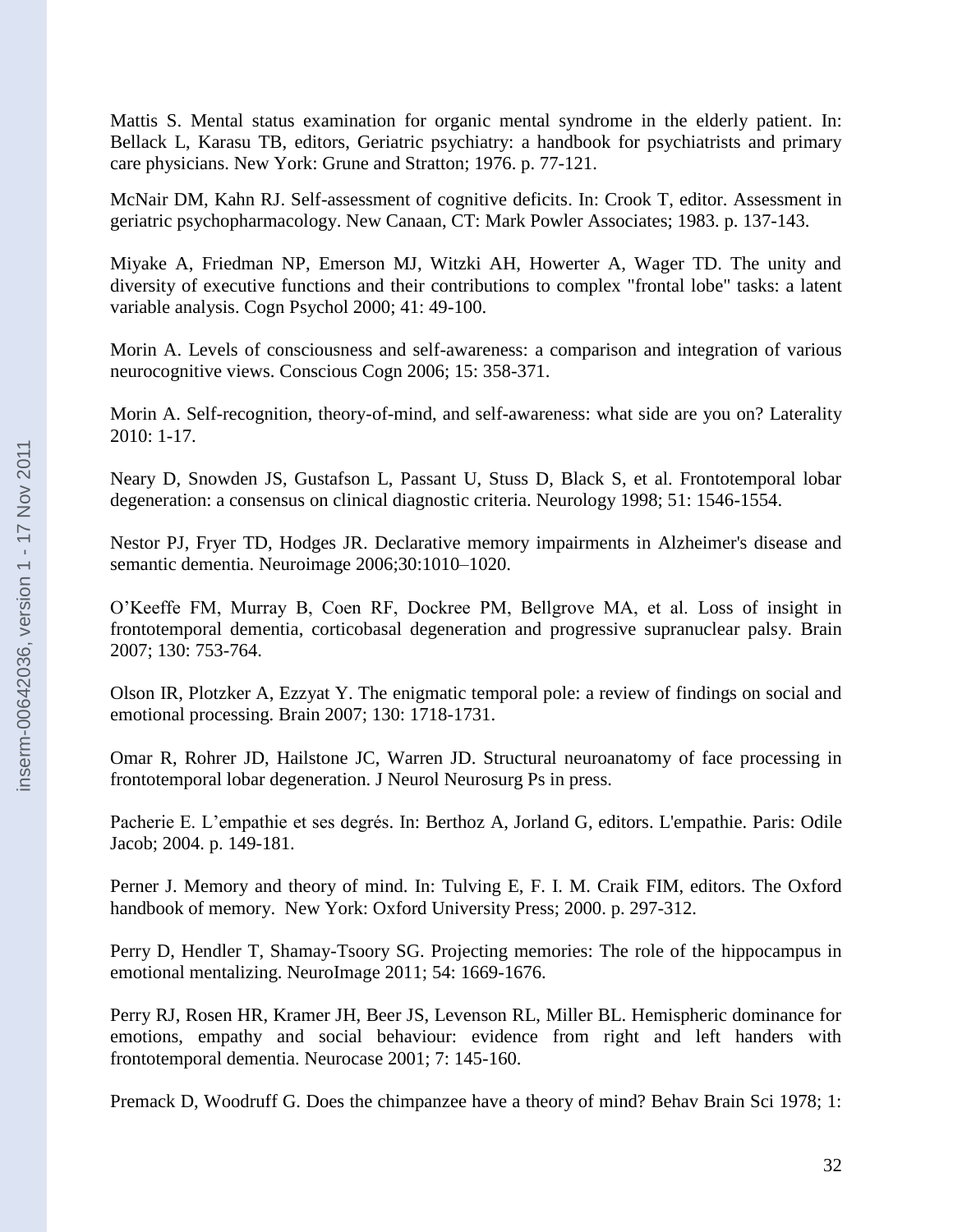515-526.

Quinette P, Guillery B, Desgranges B, de la Sayette V, Viader F, Eustache F. Working memory and executive functions in transient global amnesia. Brain 2003; 126: 1917-1934.

Raven J. Guide to using the coloured progressive matrices. London: Lewis; 1965.

Reitan RM. Validity of the trail making test as an indication of organic brain damage. Percept Motor Skill 1958; 8 : 271-286.

Rabin JS, Gilboa A, Stuss DT, Mar RA, Rosenbaum RS. Common and unique neural correlates of autobiographical memory and theory of mind. J. Cog. Neurosci 2010; 22: 1095-1111.

Rankin KP, Kramer JH, Miller BL. Patterns of cognitive and emotional empathy in frontotemporal lobar degeneration. Cogn Behav Neurol 2005; 18: 28-36.

Rankin KP, Salazar A, Gorno-Tempini ML, Sollberger M, Wilson SM, Pavlic D, et al. Detecting sarcasm from paralinguistic cues: anatomic and cognitive correlates in neurodegenerative disease. Neuroimage 2009; 47: 2005-2015.

Rosen HJ, Pace-Savitsky K, Perry RJ, Kramer JH, Miller BL, Levenson RW. Recognition of emotion in the frontal and temporal variants of frontotemporal dementia. Dement Geriatr Cogn Disord 2004; 17: 277-281.

Rosen HJ, Perry RJ, Murphy J, Kramer JH, Mychack P, Schuff N, et al. Emotion comprehension in the temporal variant of frontotemporal dementia. Brain 2002; 125: 2286-2295.

Ross LA, Olson IR. Social cognition and the anterior temporal lobes. Neuroimage 2010; 49: 3452-3462.

Ruby P, Schmidt C, Hogge M, D'Argembeau A, Collette F, Salmon E. Social mind representation: where does it fail in frontotemporal dementia? J Cogn Neurosci 2007; 19: 671-83.

Sabbagh MA. Understanding orbitofrontal contributions to theory-of-mind reasoning: implications for autism. Brain Cogn 2004; 55: 209-219.

Samson D, Apperly IA, Kathirgamanathan U, Humphreys GW. Seeing it my way: a case of a selective deficit in inhibiting self-perspective. Brain 2005; 128: 1102-1111.

Schilbach L, Wohlschlaeger AM, Kraemer NC, Newen A, Shah NJ, Fink GR, et al. Being with virtual others: neural correlates of social interaction. Neuropsychologia 2006; 44: 718-730.

Schultz RT, Grelotti DJ, Klin A, Kleinman J, Van der Gaag C, Marois R, et al. The role of the fusiform face area in social cognition: implications for the pathobiology of autism. Philos T Roy Soc B 2003; 358: 415-427.

Shamay-Tsoory SG, Tomer R, Goldsher D, Berger BD, Aharon-Peretz J. Impairment in cognitive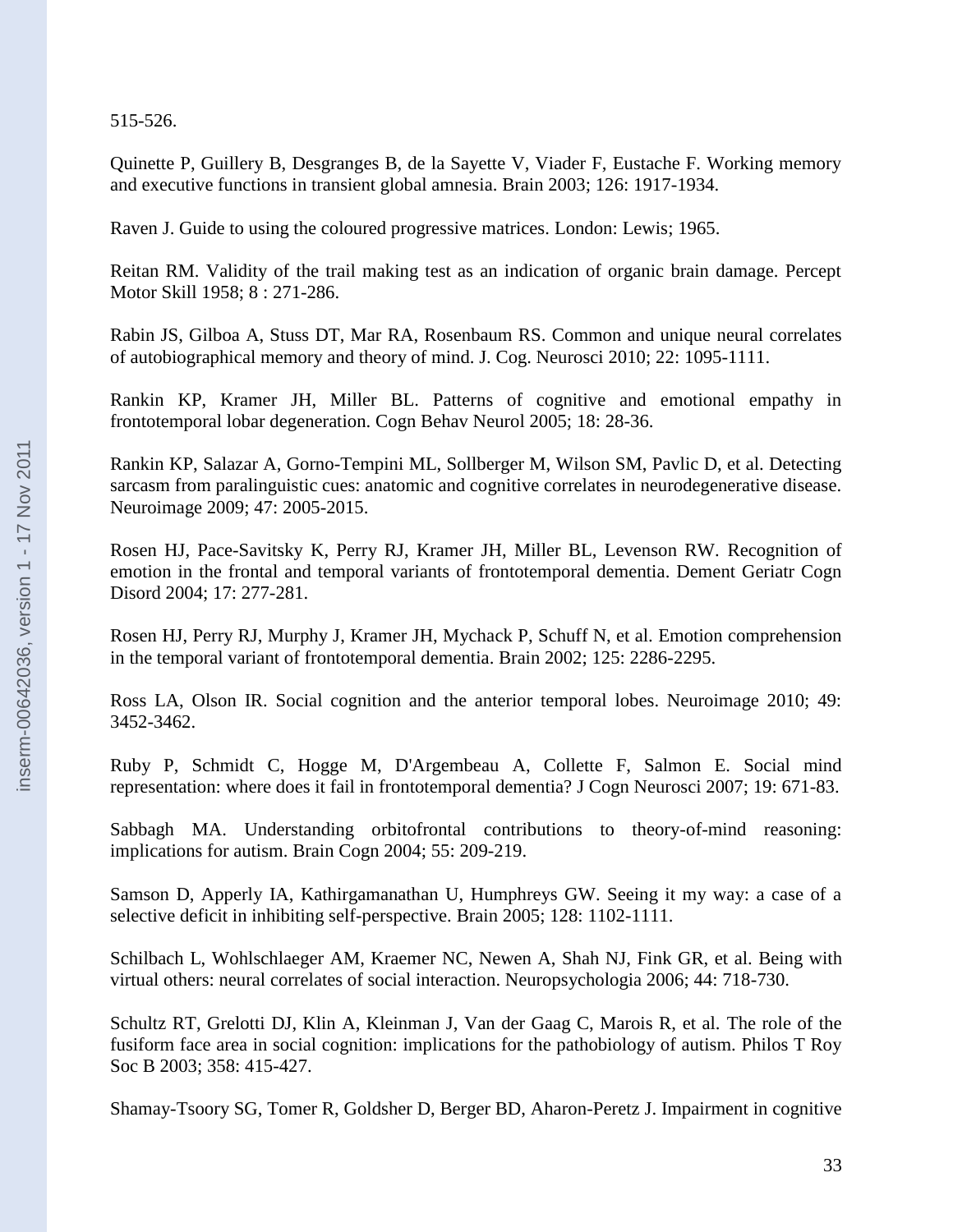and affective empathy in patients with brain lesions: anatomical and cognitive correlates. J Clin Exp Neuropsychol 2004; 26: 1113-1127.

Snowden JS, Bathgate D, Varma A, Blackshaw A, Gibbons ZC, Neary D. Distinct behavioural profiles in frontotemporal dementia and semantic dementia. J Neurol Neurosurg Ps 2001; 70: 323-332.

Snowden JS, Gibbons ZC, Blackshaw A, Doubleday E, Thompson J, Craufurd D, et al. Social cognition in frontotemporal dementia and Huntington's disease. Neuropsychologia 2003; 41: 688- 701.

Snowden JS, Goulding PJ, Neary D. Semantic dementia: a form of circumscribed cerebral atrophy. Behav Neurol 1989; 2: 167-182.

Spreng RN, Grady C. Patterns of brain activity supporting autobiographical memory, prospection and theory-of-mind and their relationship to the default mode network. J Cognitive Neurosci 2010; 22: 1112-1123.

Stroop J. Studies of interference in serial verbal reactions. J Exp Psych 1935; 28: 643-662.

Takahashi H, Matsuura M, Koeda M, Yahata N, Suhara T, Kato M, et al. Brain activations during judgments of positive self-conscious emotion and positive basic emotion: pride and joy. Cereb. Cortex 2008; 18: 898-903.

Violon A, Wijns C. Le test de la ruche. Test de perception et d'apprentissage progressif en mémoire visuelle. Braine le Château, Belgium: L'Application des techniques modernes; 1984.

Vogeley K, Bussfeld P, Newen A, Herrmann S, Happé F, Falkai P, et al. Mind reading: neural mechanisms of theory of mind and self-perspective. Neuroimage 2001; 14: 170-181.

Völlm BA, Taylor ANW, Richardson P, Corcoran R, Stirling J, McKie S, et al. Neuronal correlates of theory of mind and empathy: a functional magnetic resonance imaging study in a nonverbal task. Neuroimage 2006; 29: 90-98.

Walter H, Adenzato M, Ciaramidaro A, Enrici I, Pia L, Bara BG. Understanding intentions in social interaction: the role of the anterior paracingulate cortex. J Cogn Neurosci 2004; 16: 1854- 1863.

Wechsler D. Echelle clinique de mémoire MEM-III. Paris: Les éditions du Centre de Psychologie Appliquée; 2001.

Wimmer H, Perner J. Beliefs about beliefs: representation and constraining function of wrong beliefs in young children's understanding of deception. Cognition 1983; 13: 103-128.

Wittenberg D, Possin KL, Rascovsky K, Rankin KP, Miller BL, Kramer JH. The early neuropsychological and behavioral characteristics of frontotemporal dementia. Neuropsychol Rev 2008; 18: 91-102.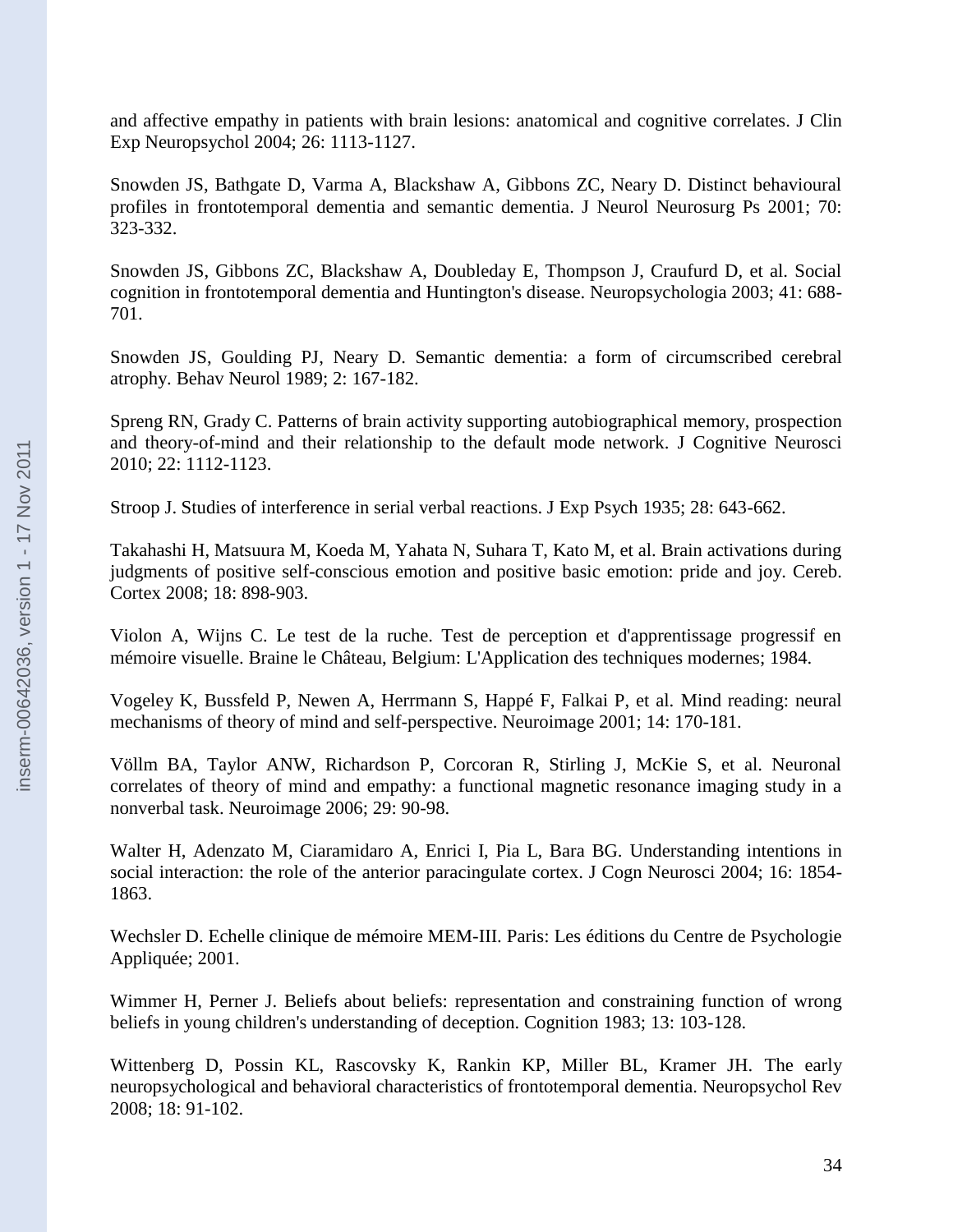Yesavage JA, Brink TL, Rose TL, Lum O, Huang V, Adey M, et al. Development and validation of a geriatric depression screening scale: a preliminary report. J Psychiatr Res 1983; 17: 37-49.

Zamboni G, Grafman J, Krueger F, Knutson KM, Huey ED. Anosognosia for behavioral disturbances in frontotemporal dementia and corticobasal syndrome: a voxel-based morphometry study. Dement Geriatr Cogn Disord 2010; 29: 88-96.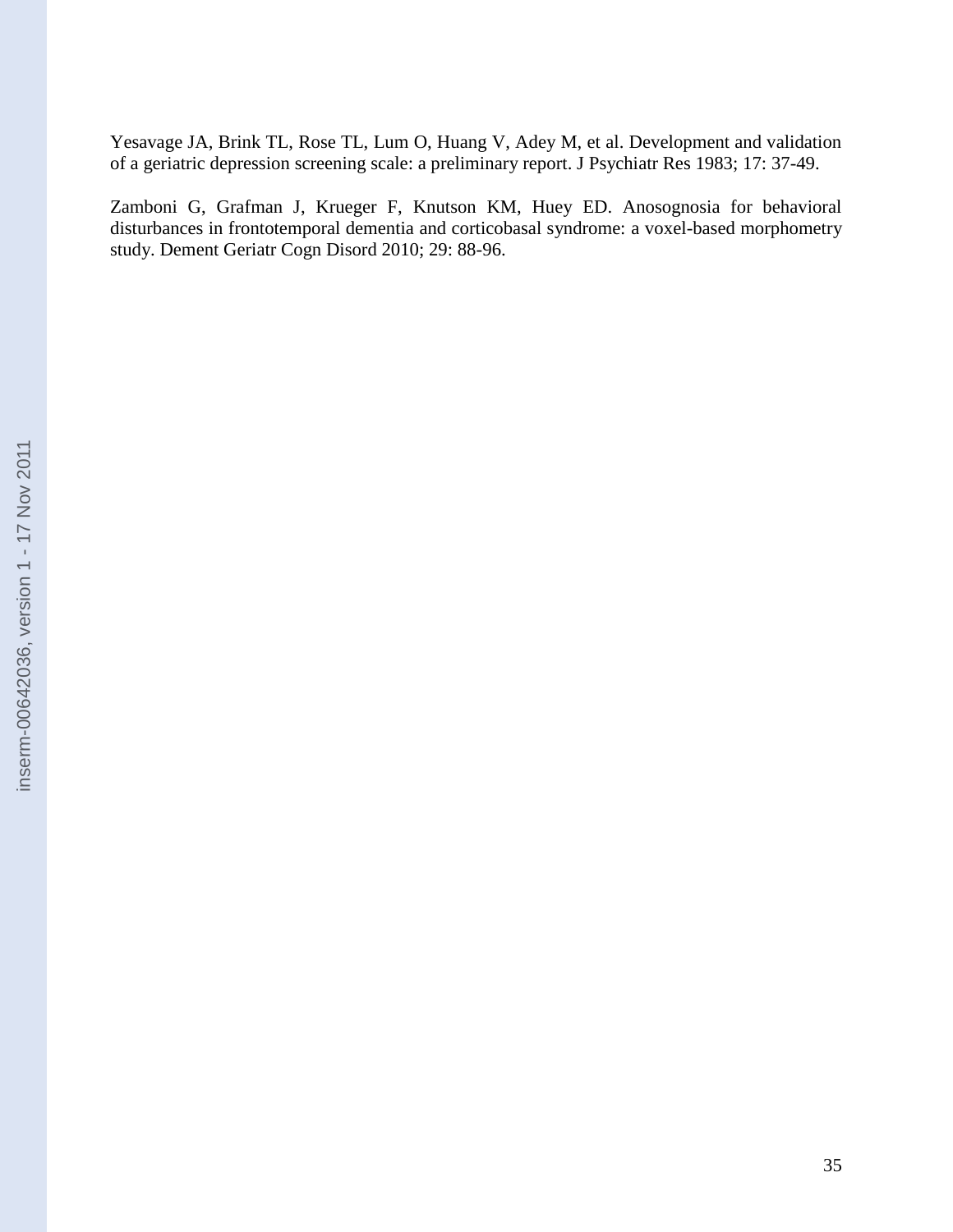#### **Table 1**

General data about the SD patients and healthy controls groups

|                              | SD patients $(N=15)$ | Healthy controls $(N=36)$ |  |
|------------------------------|----------------------|---------------------------|--|
| Gender (Male/Female)         | 6/9                  | 12/24                     |  |
| Age (years)                  | $64.27 \pm 6.53$     | $64.14 \pm 8.25$          |  |
| Education (years)            | $11.02 \pm 4.07$     | $11.69 \pm 3.91$          |  |
| $\mathrm{sCDS}$ <sup>a</sup> | $24.15 \pm 9.41$     | $19.81 \pm 9.99$          |  |
| $\mathrm{sGDS}$ <sup>b</sup> | $1.15 \pm 1.34$      | $0.72 \pm 0.74$           |  |
| Mattis <sup>c</sup>          | $118 \pm 9.57$       | $139.05 \pm 4.38$         |  |
| Illness duration (years)     | $3.93 \pm 1.98$      |                           |  |

 $a<sup>a</sup>$  short Cognitive Difficulties Scale, administered to 13 SD patients. The cut-off score is 30.

<sup>b</sup> short Geriatric Depression Scale, administered to 13 SD patients. The cut-off score is 2.

 $c$  Mattis Dementia Rating Scale, administered to 12 SD patients and solely to participants over 65 years. The cut-off score is 130.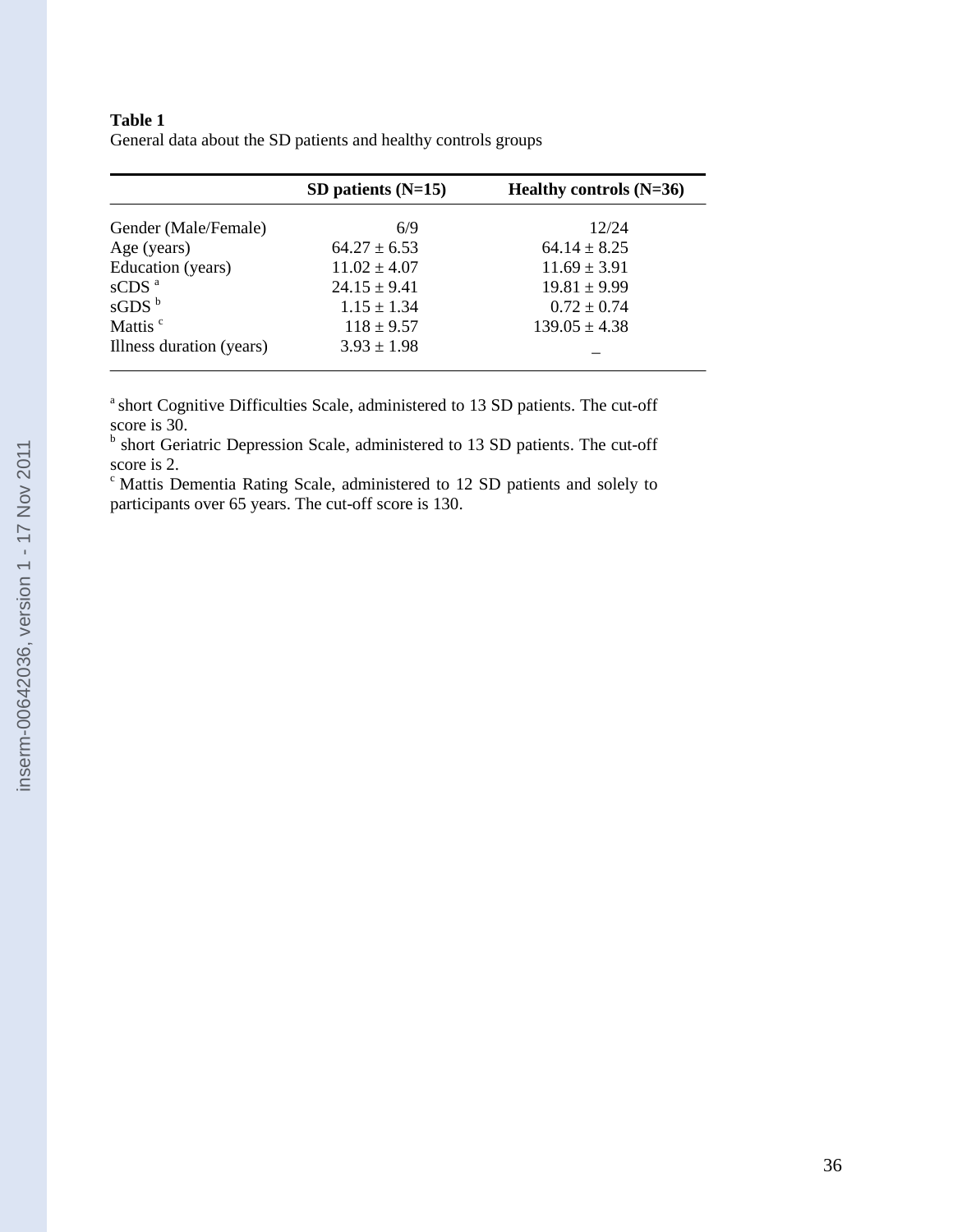**Table 2** Neuropsychological data of the SD patient group

| <b>Cognitive tests</b>                       | $\mathbf n$ |       | $m \pm s$              | $\mu$ z-score         | $%$ impaired SD  |
|----------------------------------------------|-------------|-------|------------------------|-----------------------|------------------|
| <b>Memory functions</b>                      |             |       |                        |                       |                  |
| Semantic memory                              |             |       |                        |                       |                  |
| Fluency task                                 |             |       |                        |                       |                  |
| - Literal (letter "P")                       | 12          | 12.33 | $(\pm 4.44)$           | $-1.8 \ (\pm 0.71)$   | 66.67            |
| - Categorical (animals)                      | 12          | 9.25  | $(\pm 3.08)$           | $-2.86 \ (\pm 0.35)$  | 100              |
| Picture naming (%)                           | 15          |       | 39.97 $(\pm 25.06)$    | $-15.64 \ (\pm 7.53)$ | 100              |
| Concept (Mattis) (/39)                       | 15          | 32.4  | $(\pm 3.07)$           |                       | 33.33            |
| <b>Episodic memory</b>                       |             |       |                        |                       |                  |
| Logical memory                               |             |       |                        |                       |                  |
| - Immediate recall (/75)                     | 10          |       | 22.2 $(\pm 10.32)$     | $-1.8 (\pm 1.23)$     | 50               |
| - Delayed recall (/50)                       | 10          | 12.5  | $(\pm 7.44)$           | $-1.66 \ (\pm 1.12)$  | 40               |
| - Recognition (/50)                          | 10          | 16.5  | $(\pm 7.92)$           | $-2.21 (\pm 2.21)$    | 30               |
| Test de la Ruche                             |             |       |                        |                       |                  |
| - Immediate recall (/10)                     | 11          | 9.09  | $(\pm 2.21)$           | $0.29 \ (\pm 1.22)$   | 9.09             |
| - Delayed recall (/10)                       | 10          | 9.2   | $(\pm 1.62)$           | $0.66 \ (\pm 0.7)$    | $\boldsymbol{0}$ |
| - Recognition $(10)$                         | 10          | 10    |                        | $0.55 (\pm 0.22)$     | $\theta$         |
| Rey-Osterrieth complex figure                |             |       |                        |                       |                  |
| - Delayed recall (/36)                       | 13          | 14.54 | $(\pm 8.31)$           | $-0.64 \ (\pm 1.53)$  | 15.38            |
| <b>Working memory</b>                        |             |       |                        |                       |                  |
| Forward digit span                           | 15          | 5.8   | $(\pm 1.32)$           | $0.12 \ (\pm 1.23)$   | $\mathbf{0}$     |
| Backward digit span                          | 15          | 4.2   | $(\pm 1.47)$           | $0.22 (\pm 1.43)$     | 13.33            |
| <b>Executive functions</b>                   |             |       |                        |                       |                  |
| <b>Attention</b>                             |             |       |                        |                       |                  |
| Trail-Making Test A (s)                      | 15          |       | 52.93 $(\pm 14.05)$    | $0.69 \ (\pm 1.00)$   | 20               |
| Errors                                       |             | 0.07  | $(\pm 0.26)$           |                       | 6.67             |
| <b>Shifting</b>                              |             |       |                        |                       |                  |
| Trail-Making Test B (s)                      | 14          |       | 110.29 $(\pm 33.23)$   | $0.04 (\pm 0.58)$     | 6.67             |
| Errors                                       |             | 0.33  | $(\pm 0.82)$           |                       | 13.33            |
| Trail-Making Test B-A (s)                    | 14          |       | 59.36 $(\pm 30.74)$    | $-0.11 \ (\pm 0.61)$  | 6.67             |
| <b>Updating</b>                              |             |       |                        |                       |                  |
| Running span $(16)$                          | 11          | 5.27  | $(\pm 3.72)$           | $-0.98 (\pm 1.19)$    | 27.27            |
| <b>Inhibition</b>                            |             |       |                        |                       |                  |
| Colour Stroop Test (interference in s)       | 14          |       | $162.57 \ (\pm 54.08)$ | $0.75 (\pm 1.13)$     | 21.43            |
| Nonverbal reasoning                          |             |       |                        |                       |                  |
| Raven's coloured progressive matrices (/36)  | 12          | 32.25 | $(\pm 4.39)$           | $0.74~(\pm 0.93)$     | $\overline{0}$   |
| <b>Instrumental functions</b>                |             |       |                        |                       |                  |
| <b>Praxis</b>                                |             |       |                        |                       |                  |
| Copy of Rey-Osterrieth complex figure $(36)$ | 15          | 34.87 | $(\pm 1.96)$           | $0.19 \ (\pm 0.81)$   | $\boldsymbol{0}$ |

n = number of SD patients for the task considered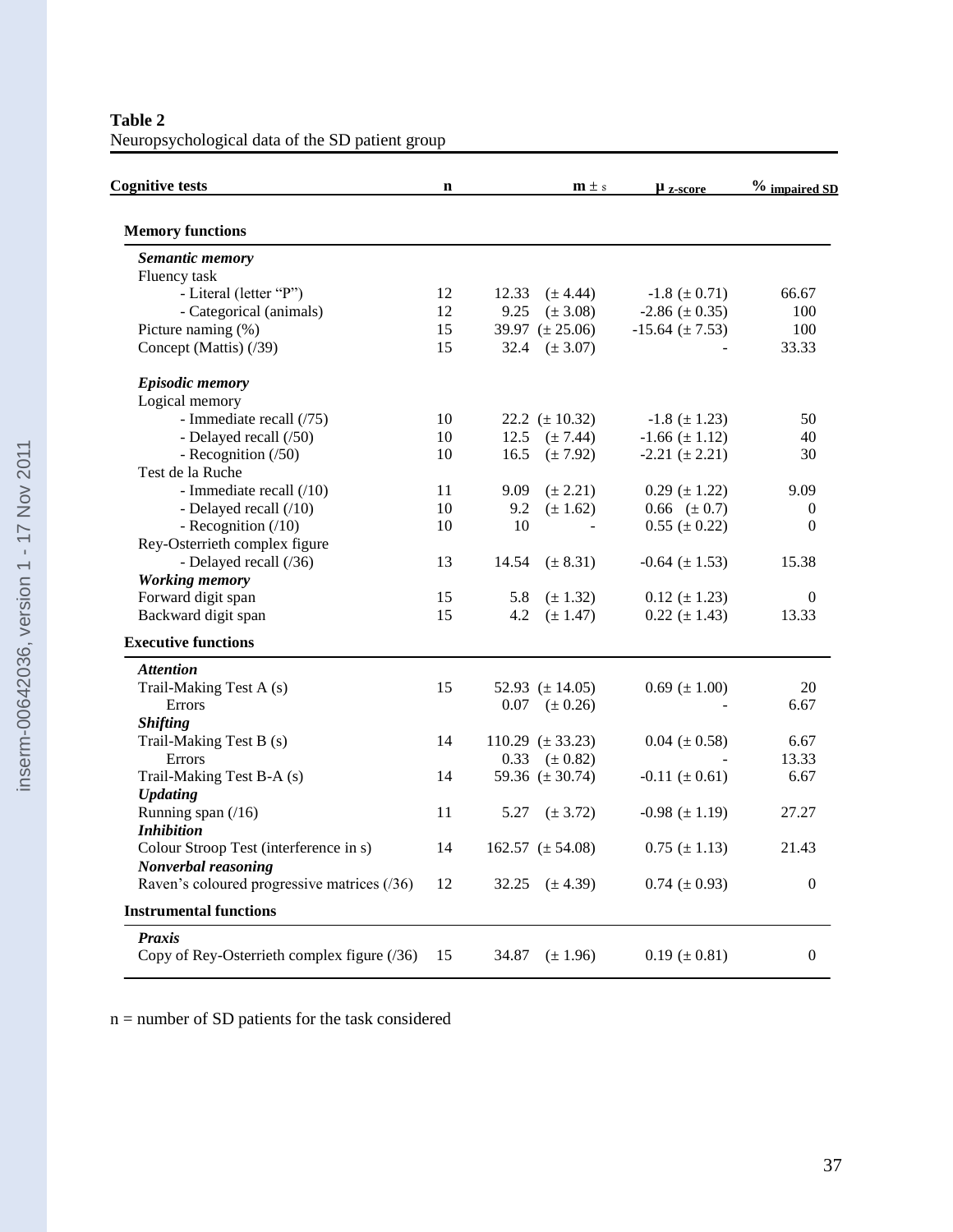#### **Table 3**

| ToM Tests and measures (%)                 | SD patients           | <b>Healthy controls</b> | Z.      | $\boldsymbol{p}$ |
|--------------------------------------------|-----------------------|-------------------------|---------|------------------|
| <b>Objective assessment</b>                |                       |                         |         |                  |
| Cognitive ToM                              |                       |                         |         |                  |
| Attribution of intention task <sup>1</sup> |                       |                         |         |                  |
| ToM condition                              | $72.86 \ (\pm 23.35)$ | $93.38 \ (\pm 9.36)$    | 3.63    | $-.001$          |
| Character control condition                | 88.49 $(\pm 17.03)$   | 94.49 $(\pm 8.90)$      | 0.95    | ns               |
| Object control condition                   | $94.29 \ (\pm 16.51)$ | 97.31 $(\pm 5.74)$      | $-0.40$ | ns               |
| False beliefs (total ToM score)            | 66.66 $(\pm 18.86)$   | 85.73 $(\pm 13.44)$     | 3.51    | $-.001$          |
| 1st-order ToM condition                    | 73.33 $(\pm 21.06)$   | $90.58 \ (\pm 12.26)$   | 3.16    | .002             |
| $2nd$ -order ToM condition                 | 58.69 $(\pm 19.73)$   | $80.56 (\pm 20.82)$     | 3.16    | .002             |
| Control condition                          | $96.44 (\pm 8.31)$    | $95.03 \ (\pm 6.98)$    | $-1.36$ | ns               |
| Affective ToM                              |                       |                         |         |                  |
| Face/eyes test                             |                       |                         |         |                  |
| basic emotions                             | 55.33 $(\pm 14.07)$   | $71.94 (\pm 14.11)$     | 3.52    | $-.001$          |
| complex emotions                           | 44.15 $(\pm 18.24)$   | 55 $(\pm 17.48)$        | 1.99    | .05              |
| Composite ToM $^2$                         |                       |                         |         |                  |
| Tom's taste                                |                       |                         |         |                  |
| Experimental condition                     | 63.64 $(\pm 13.81)$   | $87.50 \ (\pm 14.56)$   | 3.81    | $-.001$          |
| Control-like condition                     | 65 $(\pm 14.49)$      | $97.06 (\pm 11.01)$     | 4.25    | $-.001$          |
|                                            |                       |                         |         |                  |
|                                            |                       |                         |         |                  |
| <b>Subjective assessment</b>               |                       |                         |         |                  |
| ToM scale (total score) <sup>3</sup>       | 39.70 $(\pm 10.59)$   | 57.50 $(\pm 12.81)$     | 3.17    | .002             |
| Cognitive ToM subscale                     | 38.43 $(\pm 18.89)$   | 52.41 $(\pm 20.67)$     | 1.65    | ns               |
| Affective ToM subscale                     | 46.39 $(\pm 12.26)$   | 62.59 $(\pm 12.48)$     | 3.45    | $-.001$          |

| Comparison between SD patients and healthy controls on ToM abilities |
|----------------------------------------------------------------------|
|----------------------------------------------------------------------|

Note. <sup>1</sup>Analyses were conducted on 14 SD patients; <sup>c</sup>Analyses were conducted on 10 SD patients; <sup>3</sup>Analyses were conducted on 12 SD patients. Otherwise, analyses were conducted on 15 SD patients. Significant comparisons after false discovery rate corrections are in bold.

#### **Table 4.** Comparison between SD patients ToM insight and normal standard

|                               | Z-score mean | Reference value |         |     |
|-------------------------------|--------------|-----------------|---------|-----|
| Cognitive ToM insight measure | $-0.96$      | 0.00            | $-2.28$ | .04 |
| Affective ToM insight measure | 0.77         | 0.00            | 1 76    | ns  |